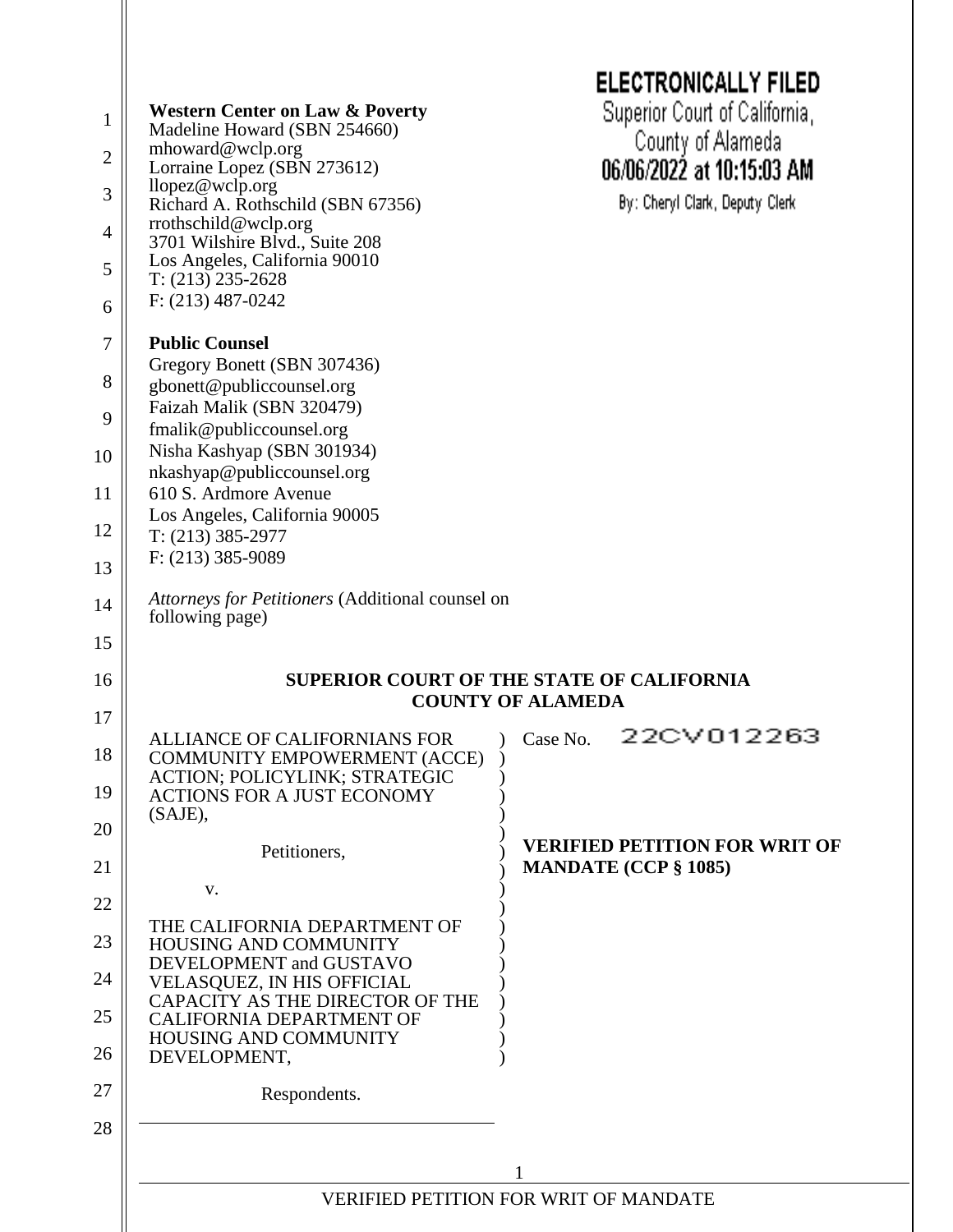| <b>Legal Aid Foundation of Los Angeles</b><br>$\mathbf{1}$<br>Jonathan Jager (SBN 318325)<br>jjager@lafla.org<br>$\overline{2}$<br>Kelsey Atkinson (SBN 336126)<br>katkinson@lafla.org<br>$\mathfrak{Z}$<br>7000 S. Broadway<br>$\overline{4}$<br>Los Angeles, CA 90003<br>T: 213.640.3835<br>5<br>F: 213.640.3988<br>$\sqrt{6}$<br><b>Attorneys for Petitioners</b><br>$\overline{7}$<br>$8\,$<br>9<br>10<br>11<br>12<br>13<br>14<br>15<br>16<br>17<br>18<br>19<br>$20\,$<br>21<br>$22\,$<br>23<br>24<br>$25\,$<br>$26\,$ |  |
|----------------------------------------------------------------------------------------------------------------------------------------------------------------------------------------------------------------------------------------------------------------------------------------------------------------------------------------------------------------------------------------------------------------------------------------------------------------------------------------------------------------------------|--|
|                                                                                                                                                                                                                                                                                                                                                                                                                                                                                                                            |  |
|                                                                                                                                                                                                                                                                                                                                                                                                                                                                                                                            |  |
|                                                                                                                                                                                                                                                                                                                                                                                                                                                                                                                            |  |
|                                                                                                                                                                                                                                                                                                                                                                                                                                                                                                                            |  |
|                                                                                                                                                                                                                                                                                                                                                                                                                                                                                                                            |  |
|                                                                                                                                                                                                                                                                                                                                                                                                                                                                                                                            |  |
|                                                                                                                                                                                                                                                                                                                                                                                                                                                                                                                            |  |
|                                                                                                                                                                                                                                                                                                                                                                                                                                                                                                                            |  |
|                                                                                                                                                                                                                                                                                                                                                                                                                                                                                                                            |  |
|                                                                                                                                                                                                                                                                                                                                                                                                                                                                                                                            |  |
|                                                                                                                                                                                                                                                                                                                                                                                                                                                                                                                            |  |
|                                                                                                                                                                                                                                                                                                                                                                                                                                                                                                                            |  |
|                                                                                                                                                                                                                                                                                                                                                                                                                                                                                                                            |  |
|                                                                                                                                                                                                                                                                                                                                                                                                                                                                                                                            |  |
|                                                                                                                                                                                                                                                                                                                                                                                                                                                                                                                            |  |
|                                                                                                                                                                                                                                                                                                                                                                                                                                                                                                                            |  |
|                                                                                                                                                                                                                                                                                                                                                                                                                                                                                                                            |  |
|                                                                                                                                                                                                                                                                                                                                                                                                                                                                                                                            |  |
|                                                                                                                                                                                                                                                                                                                                                                                                                                                                                                                            |  |
|                                                                                                                                                                                                                                                                                                                                                                                                                                                                                                                            |  |
|                                                                                                                                                                                                                                                                                                                                                                                                                                                                                                                            |  |
|                                                                                                                                                                                                                                                                                                                                                                                                                                                                                                                            |  |
|                                                                                                                                                                                                                                                                                                                                                                                                                                                                                                                            |  |
|                                                                                                                                                                                                                                                                                                                                                                                                                                                                                                                            |  |
|                                                                                                                                                                                                                                                                                                                                                                                                                                                                                                                            |  |
| $27\,$                                                                                                                                                                                                                                                                                                                                                                                                                                                                                                                     |  |
| $28\,$                                                                                                                                                                                                                                                                                                                                                                                                                                                                                                                     |  |
| $\sqrt{2}$                                                                                                                                                                                                                                                                                                                                                                                                                                                                                                                 |  |
| VERIFIED PETITION FOR WRIT OF MANDATE                                                                                                                                                                                                                                                                                                                                                                                                                                                                                      |  |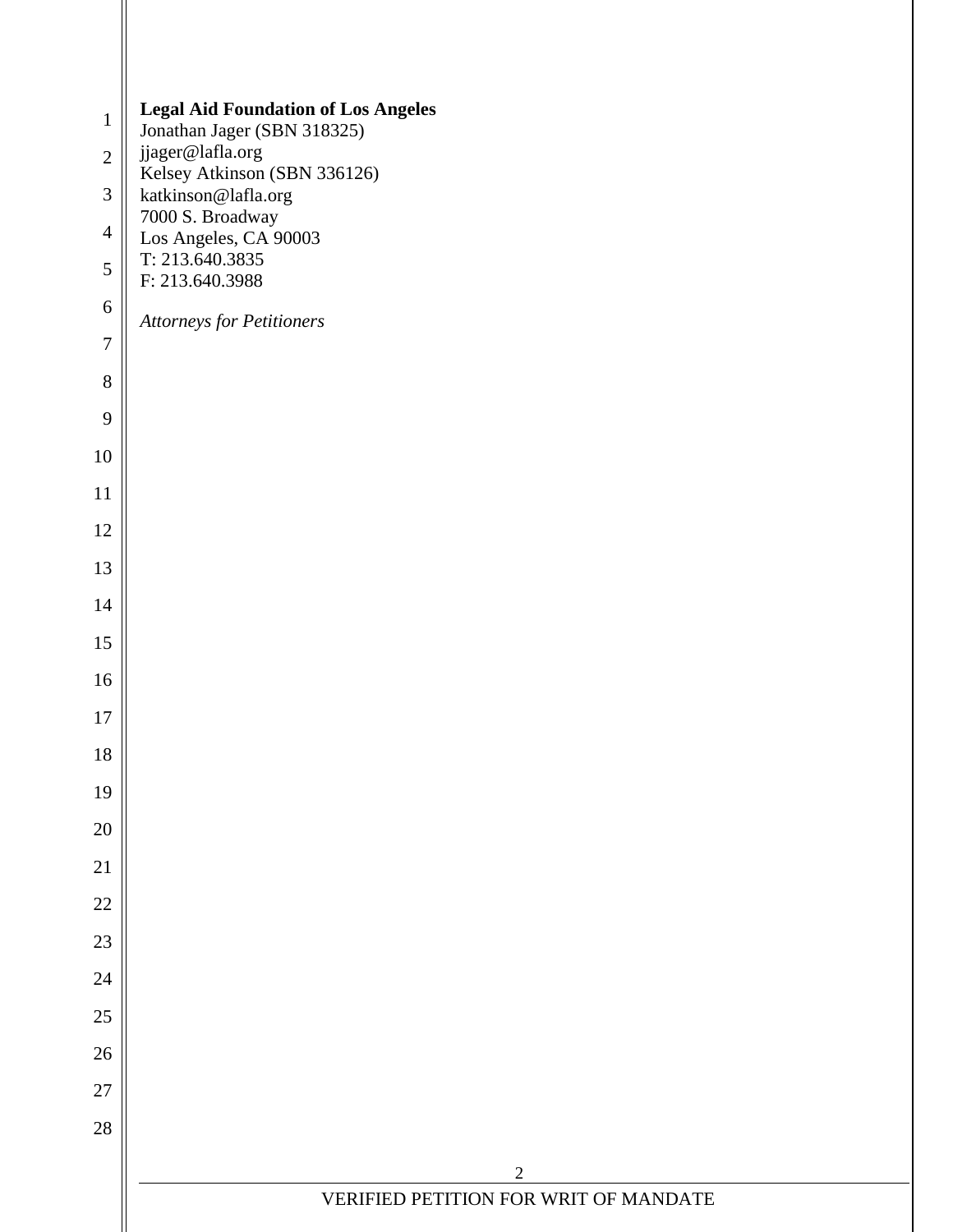## **Introduction**

1. As yet another COVID wave sweeps through California, and policymakers grapple with the intensifying homelessness crisis, Petitioners bring this suit to enforce the Department of Housing and Community Development's duty to provide due process and equal access to lowincome tenants seeking Emergency Rental Assistance to stay in their homes and off the streets.

2. Last year, the Department was charged with distributing \$5.2 billion of federal rental assistance funds intended to keep struggling tenants housed as the COVID pandemic put millions of cost-burdened renters on the brink of homelessness.

3. But the Department's flawed administration of the Emergency Rental Assistance Program ("ERAP") is violating tenants' due process rights and disproportionately harming tenants on the basis of race, color, and national origin, leading to unnecessary evictions.

4. COVID exacerbated underlying racial disparities in housing access; Black and Latinx renters are especially likely to lack confidence in their ability to make rent payments, and disproportionately likely to need rental assistance to avoid eviction. And renters with limited English proficiency, many from Asian and Latinx communities, face barriers in accessing rental assistance due to the Department's lack of adequate interpretation services and its failure to properly translate the rental assistance application and follow-up notifications to tenants.

5. Rental assistance is critical to tenants' ability to meet their basic needs, yet the Department provides no procedural protections for tenants. The Department denies rental assistance without giving tenants meaningful notice of the grounds for denial; upon appeal, it does not provide access to the documents or information on which the denial is based to enable tenants to meaningfully contest denials; and tenants receive no reasonable opportunity to be heard.

6. While the Department issued few denials in the early months of the rental assistance program, beginning in April 2022, the rate of denials increased dramatically. As of May 25, 2022, HCD has denied nearly 140,000 tenants assistance – 25% of the total applications submitted. These unfair denials subject tenants to unnecessary eviction and exacerbate underlying racial disparities in housing access and homelessness.

1

2

3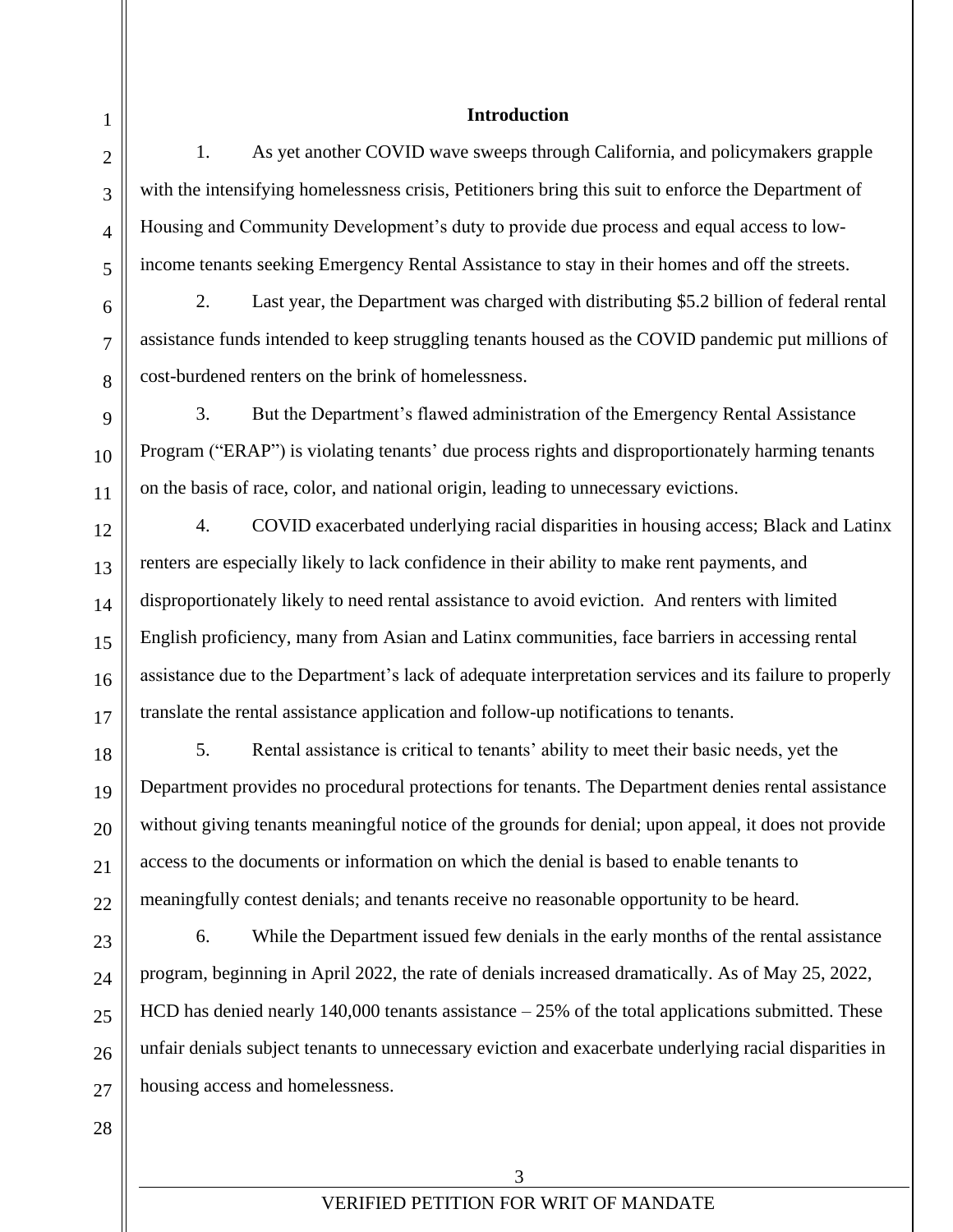#### **Parties**

7. Petitioner Alliance of Californians for Community Empowerment (ACCE) Action is a membership organization comprised of tenants from across the state of California with offices in Oakland. ACCE provides tenants' rights education, direct tenant services and tenant organizing support. Since the inception of ERAP, ACCE has engaged in extensive educational campaigns and conducted direct services to assist tenants in applying for rental assistance. ACCE members continue to experience the financial hardships of the COVID-19 pandemic. ACCE's work includes advocating on behalf of tenants who have had difficulty accessing rental assistance because of limited English proficiency, technological limitations, and other barriers. ACCE also assists tenants who have been denied ERAP benefits in appealing denial decisions. ACCE has assisted a high volume of low-income tenants seeking rental assistance and has diverted its organizational resources to assist eligible tenants in challenging denials of rental assistance.

8. Petitioner PolicyLink is a national research and action institute that works to advance racial and economic equity. PolicyLink seeks to promote economic inclusion to eliminate poverty, shrink inequality, and increase mobility, creating and maintaining opportunity-rich communities through equitable development. PolicyLink uses research to create resources that will ensure that all systems and institutions are just, free of racial bias, and lead to a vibrant democracy where all, especially the most vulnerable, can participate and prosper. PolicyLink is a 501(c)(3) nonprofit organization and is based in Oakland, California.

9. Petitioner Strategic Actions for a Just Economy (SAJE) is dedicated to securing economic justice and building community power in South Los Angeles by advocating for tenant rights, healthy housing, and equitable development. SAJE provides tenants' rights education, direct tenant services and tenant organizing support. SAJE has engaged in extensive educational campaigns and conducted direct services to assist tenants in accessing rental assistance. SAJE assisted tenants impacted by COVID-19 in applying for rental assistance through March of 2022. SAJE tenants continue to experience the financial hardships of the COVID-19 pandemic. SAJE assists tenants who have been denied ERAP benefits in appealing denial decisions. SAJE has assisted many low-income

4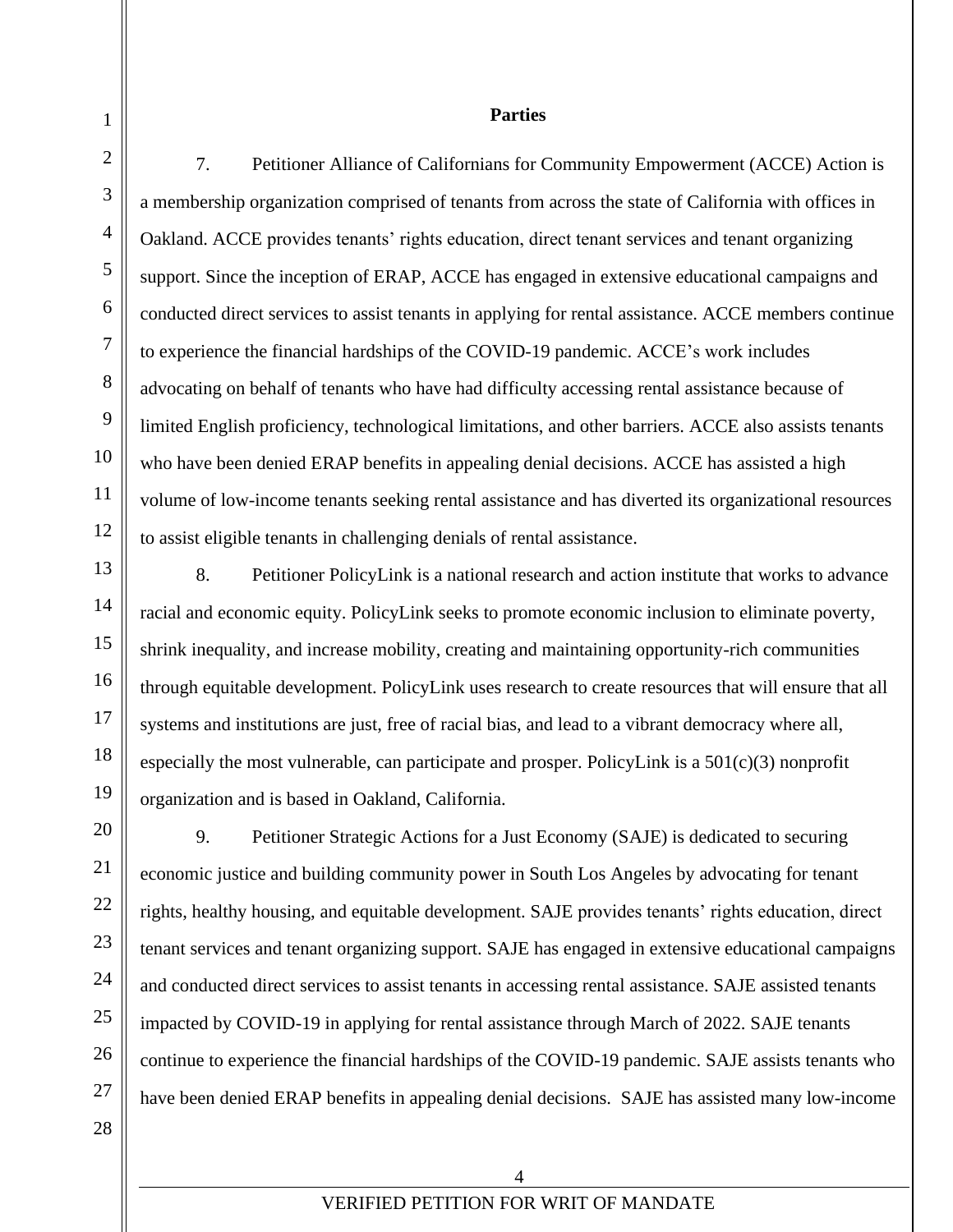tenants and has diverted its organizational resources to assist those facing eviction because of HCD's unfair denials of rental assistance.

10. Respondent Department of Housing and Community Development is a state agency established under the laws of the state of California, and is charged with implementing ERAP. Health & Safety Code § 50897.5(a)(1). In its role as ERAP fund administrator, HCD is charged with creating a system to determine eligibility for assistance and distributing funds to eligible tenants and their landlords in accordance with applicable state law and federal funding guidance. Several large cities and counties entered into agreements with HCD for the Department to administer federal rental assistance funds originally allocated directly to their local government. HCD agreed to administer these funds through the state ERAP program in accordance with applicable state law and federal funding guidance. In addition to administering ERAP, HCD is also responsible for a wide variety of housing related programs, including compliance with the federal mandate to produce an Analysis of Impediments to Fair Housing Choice examining barriers to fair housing and action plans to address those barriers.

11. Respondent Gustavo Velasquez is named in his official capacity as the Director of HCD.

**Venue**

12. Venue is proper in this Court pursuant to Code of Civil Procedure section 401 because the Attorney General has an office in Alameda County.

#### **Facts**

#### **The Emergency Rental Assistance Program**

13. Millions of Americans lost income during the pandemic, from a variety of COVIDrelated causes including unemployment, illness, reduced work hours, lack of childcare, complying with isolation and quarantine requirements, and family caretaking responsibilities. People with low incomes and limited savings were unable to pay their rent, putting them at risk of losing their housing and threatening to exacerbate the state's existing homelessness crisis. At the same time, the sudden loss of rental income put smaller landlords at risk of foreclosure.

> 5 VERIFIED PETITION FOR WRIT OF MANDATE

1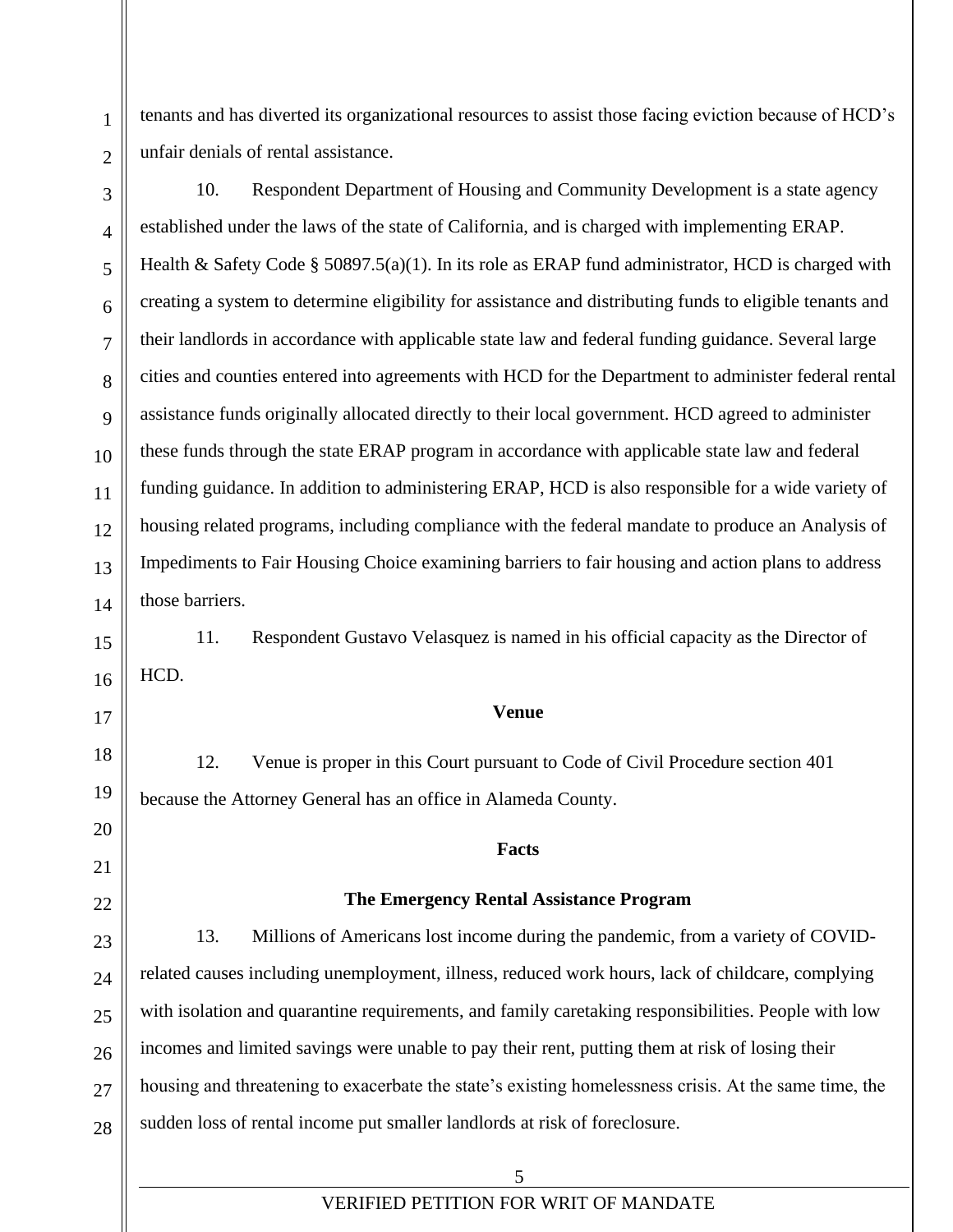14. This crisis took place at a time when California already faces a housing and homelessness crisis, and when Black and Latinx residents are disproportionately likely to be struggling to pay rent and overrepresented among those experiencing homelessness.

15. The federal government created the Emergency Rental Assistance Program to address the urgent need to keep vulnerable tenants housed. In total, California received \$5.2 billion in federal funds, with approximately \$3 billion going to the state rental assistance program and the remaining dollars provided directly to large cities and counties for local distribution.

16. On January 29, 2021, the Governor signed Senate Bill 91, which charged HCD with creating an application process, screening tenants for eligibility, and distributing federal rental assistance funds. Senate Bill 91 (2021-2022 Reg. Sess.) (Stats. 2021, Ch. 2). The bill also extended and modified eviction protections intended to ensure that low-income tenants eligible for rental assistance could remain in their homes. These protections were further extended by Assembly Bill 832 (2021-2022 Reg. Sess.) and Assembly Bill 2179 (2021-2022 Reg. Sess.).

17. On February 9, 2022, the Governor signed Senate Bill 115, a budget amendment bill which ensured that, regardless of federal funding shortfalls, HCD could cover 100 percent of rental assistance for all ERAP applications received by March 31, 2022 through provision of cash flow loans from the general fund. S. B. No. 115 (2021-2022 Reg. Sess.), Stats. 2022, ch. 2, § 3.

# **HCD's rental assistance application process**

18. After passage of SB 91, HCD created an application portal on the Housing is Key website that allowed tenants and landlords to initiate applications for rental assistance beginning in March 2021.

19. On the online application, tenants could indicate their race and their language of choice using a drop down menu. Tenants could also include the name of a third party to be contacted regarding the application.

20. Tenants were required to select how they prefer to be contacted, whether via email, phone, or paper mail. Tenants were also required to upload documents to establish their tenancy, identity, income, and rental debt.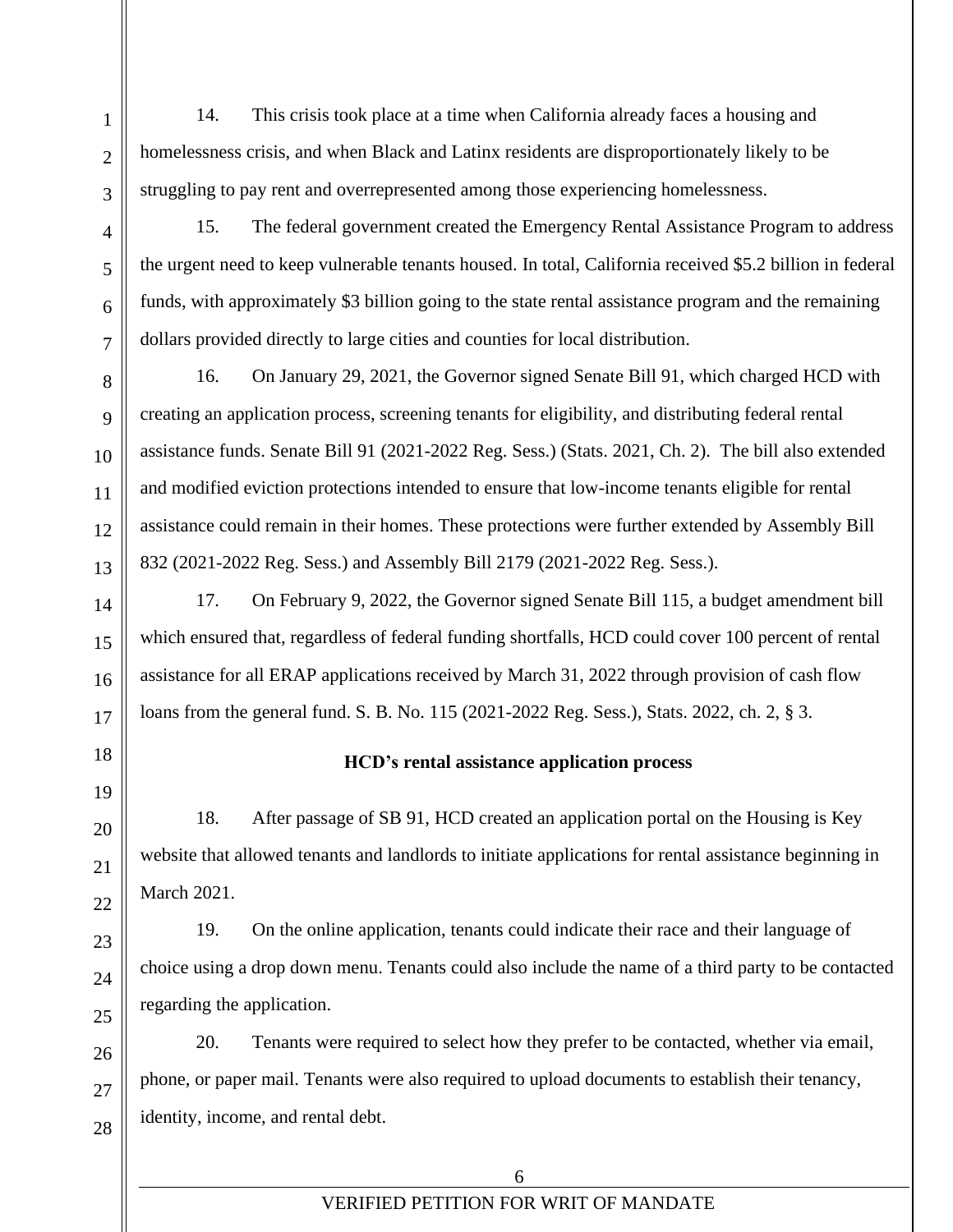21. Upon completion of a rental assistance application, the tenant submitted the application and waited for a decision. The median wait time for decision is around 3 months, with an additional month for payment to arrive.

22. Federal ERAP guidance strongly recommends that states "avoid establishing documentation requirements that are likely to be barriers to participation for eligible households" and permits states to rely on applicant attestations as evidence of application requirements, including income, loss of income, and COVID impact.<sup>1</sup>

23. HCD does not provide detailed guidance on what documentation is required for rental assistance applications, but its guidance documents state that no written lease is required. This is consistent with state law, which does not require a written lease to establish a tenancy. Civ. Code §1622.

24. HCD's guidance documents also provide that documentation requirements be kept as simple as possible so as not to deter or prevent access to the rental assistance program including documentation requirements that could "inhibit landlord or household participation in the program." California Dept. of Housing and Community Development, State Rental Assistance Program Guidelines – Emergency Rental Assistance (ERA) Rounds 1 and 2 Implementation (Sept. 2021), Section 3.2, pp. 13-14.

25. If HCD staff determine that further information or documentation is needed, they will contact the tenant via telephone or email.

26. In early 2022, HCD began requiring nearly all tenants to upload additional documentation, including a written lease, even when a tenant indicated that their tenancy was pursuant to a verbal agreement.

27. Tenants who indicate that they speak a language other than English and included a third party contact on their application still receive communications directly from HCD in English

25 26

28

1

 $\mathcal{L}$ 

3

4

5

6

7

8

9

10

11

12

13

14

15

16

17

18

19

20

21

22

23

24

<sup>27</sup> <sup>1</sup> United States Department of the Treasury, Emergency Rental Assistance Frequently Asked Questions (Aug. 25, 2021) at p. 2-3, [https://home.treasury.gov/system/files/136/ERA-FAQ-8-25-](https://home.treasury.gov/system/files/136/ERA-FAQ-8-25-2021.pdf) [2021.pdf.](https://home.treasury.gov/system/files/136/ERA-FAQ-8-25-2021.pdf)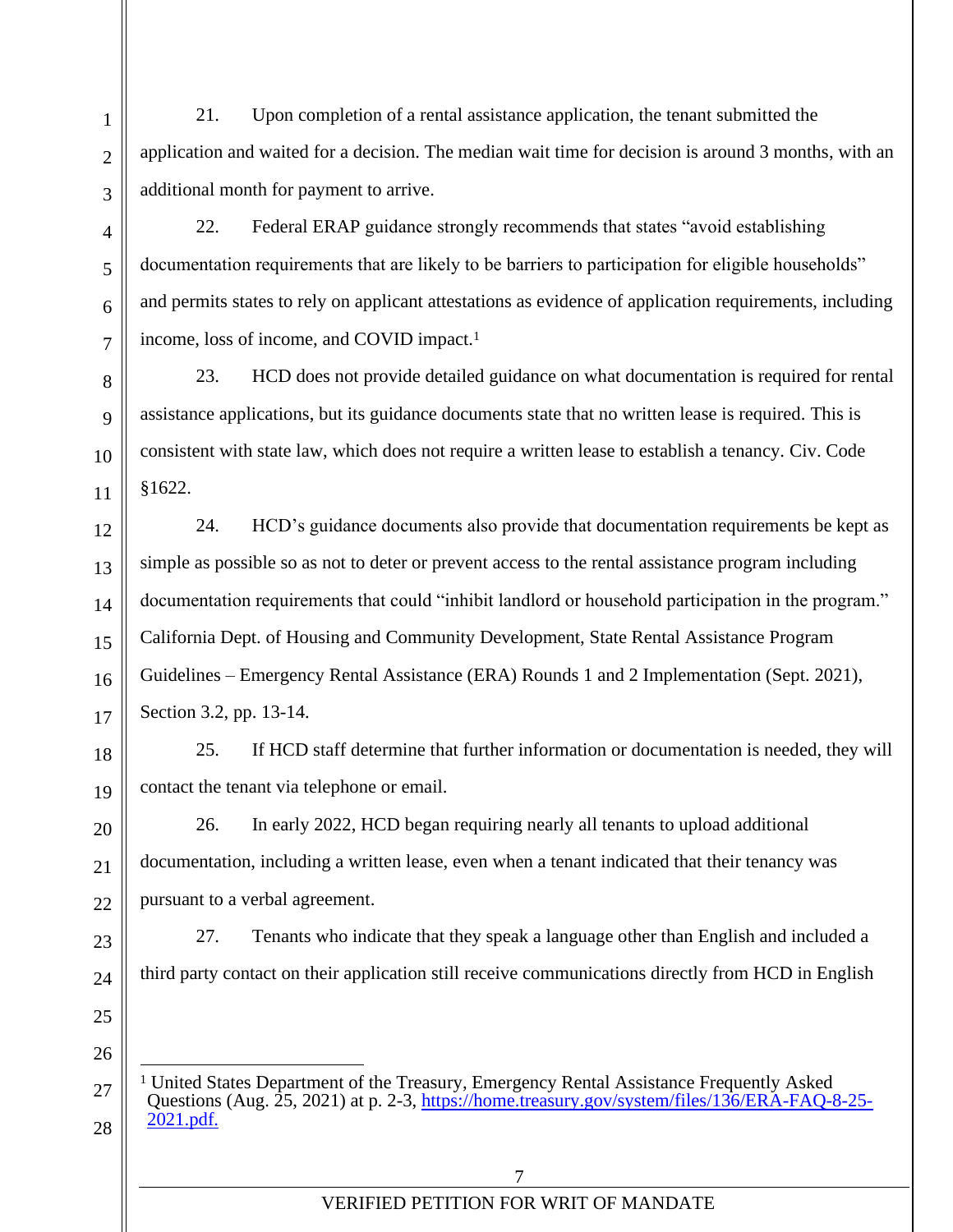only. Third party contacts are not included on communications from HCD and are removed from the application system without notice.

28. Similarly, some tenants who request communications via phone or U.S. mail still receive notices and requests for information via email or in the online application portal.

29. Tenants who have been waiting for their application to be processed for several months will sometimes receive notification that they must submit additional documents within three days or face denial.

30. Applicants cannot change their email addresses after they have submitted an application. If a tenant loses access to the email account they used for their application, they are unable to access their application and may be denied rental assistance for lack of responsiveness.

31. A landlord may separately initiate a rental assistance application or complete a rental assistance application upon receiving notice that their tenant has applied for ERAP. Landlords use a separate application portal to apply for assistance, identify their tenants, and upload supporting documentation. HCD then attempts to link the landlord application to the application completed by the corresponding tenant when determining eligibility for assistance and the amount of assistance that will be provided.

32. Tenants may be approved for assistance for the entire amount they request, or they may be approved for only a portion of the amount they request. HCD does not provide any specific information to tenants approved for partial payment to explain why the tenant is being denied the full amount requested.

33. In March 2022, HCD stopped allowing tenants to apply for assistance for April, May, and June 2022, and tenants who had already submitted requests for those months saw the requests disappear from their application without explanation.

34. If a landlord refuses to participate in the program, the rental assistance payment may be paid directly to the eligible tenant as a single payment. The tenant must then provide the full payment to their landlord within 15 days of receipt.

1

 $\overline{2}$ 

3

4

5

6

7

8

9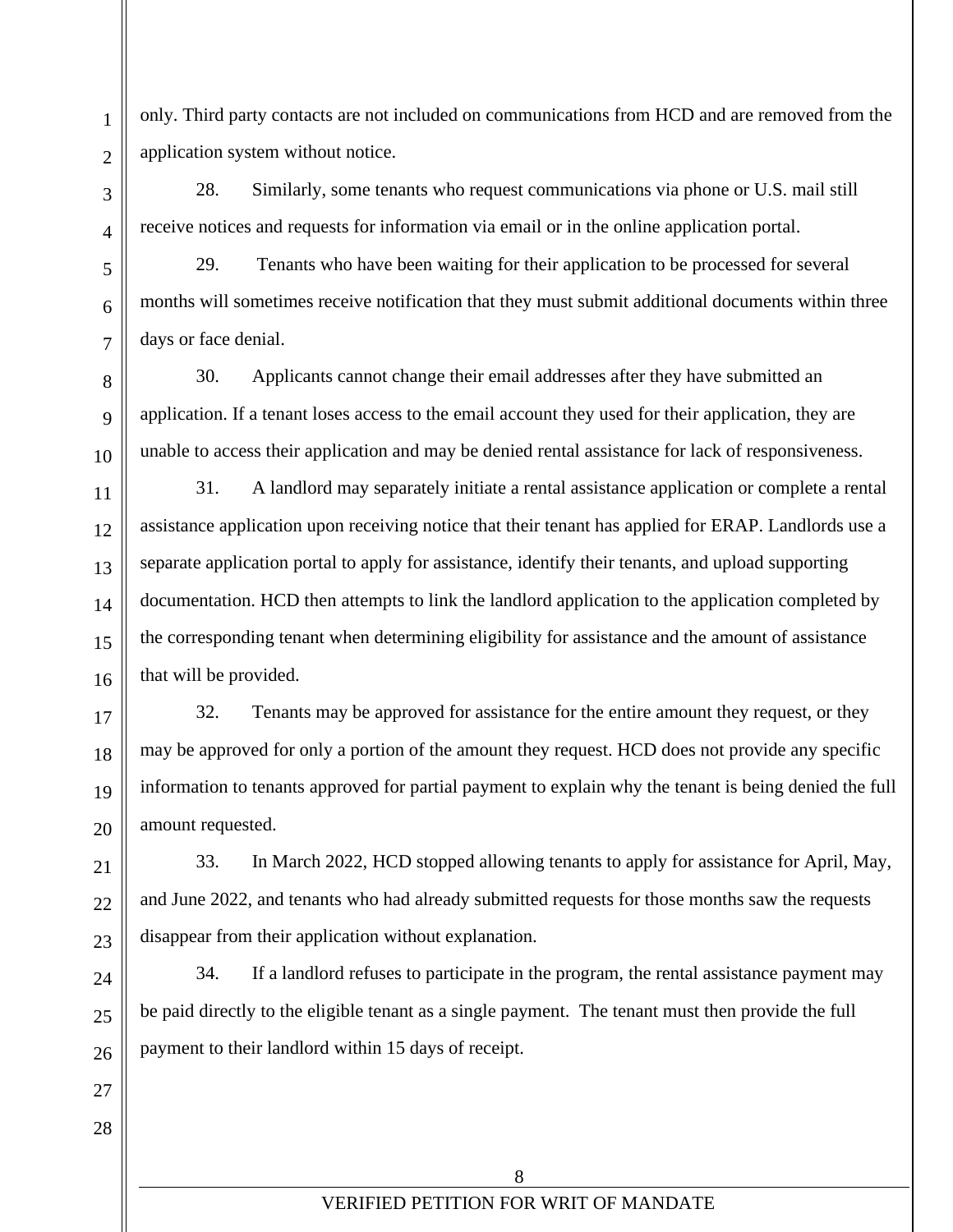35. When HCD denies an application for rental assistance in full, the denial notice is sometimes sent only via email, and in English, regardless of the primary language preference and method of contact the tenant indicated on their application.

36. Until in or about February 2022, denial notices included language stating that the decision was a "final decision." This denial notice allowed a landlord to initiate a nonpayment eviction against their tenant under state law.

37. On or about March 2022, in response to concerns from tenants' advocates, HCD modified the language of ERAP denial notices such that they now state that the denial decision is not final for thirty days, and that the tenant may appeal the decision through the application portal and submit additional documents.

38. HCD's template denial decisions do not state the basis for the denial with any specificity. For example, tenants receive notices that state "inconsistent or unverifiable information has been provided by the applicant and cannot be substantiated by the program in…supporting paperwork." The notices do not provide any meaningful detail about what was wrong with the tenant's application, what portion of the application led to the denial, or how the tenant can address the issue.

39. Tenants also receive denials that use acronyms and terms without explanation. For example, one denial notice states "your application has been determined ineligible for government rental assistance and denied due to the following reason(s): The applicants request surpasses the CA COVID-19 RRP eligibility period D. Rent Assistance Requested." No further detail is provided.

40. Because HCD's notices use the term "applicant" without specification and do not state the reason for denial supported by specific facts, landlords and the Department can blame tenants for submitting incomplete information even if the denial is in fact based on the landlord's application and/or erroneous information provided by the landlord.

41. Where a tenant is unable to respond to requests for additional information because HCD sent the request in the wrong language or in the wrong format, the tenant is denied assistance for being "nonresponsive."

28

1

 $\overline{2}$ 

3

4

5

6

7

8

9

10

11

12

13

14

15

16

17

18

19

20

21

 $22$ 

23

24

 $25$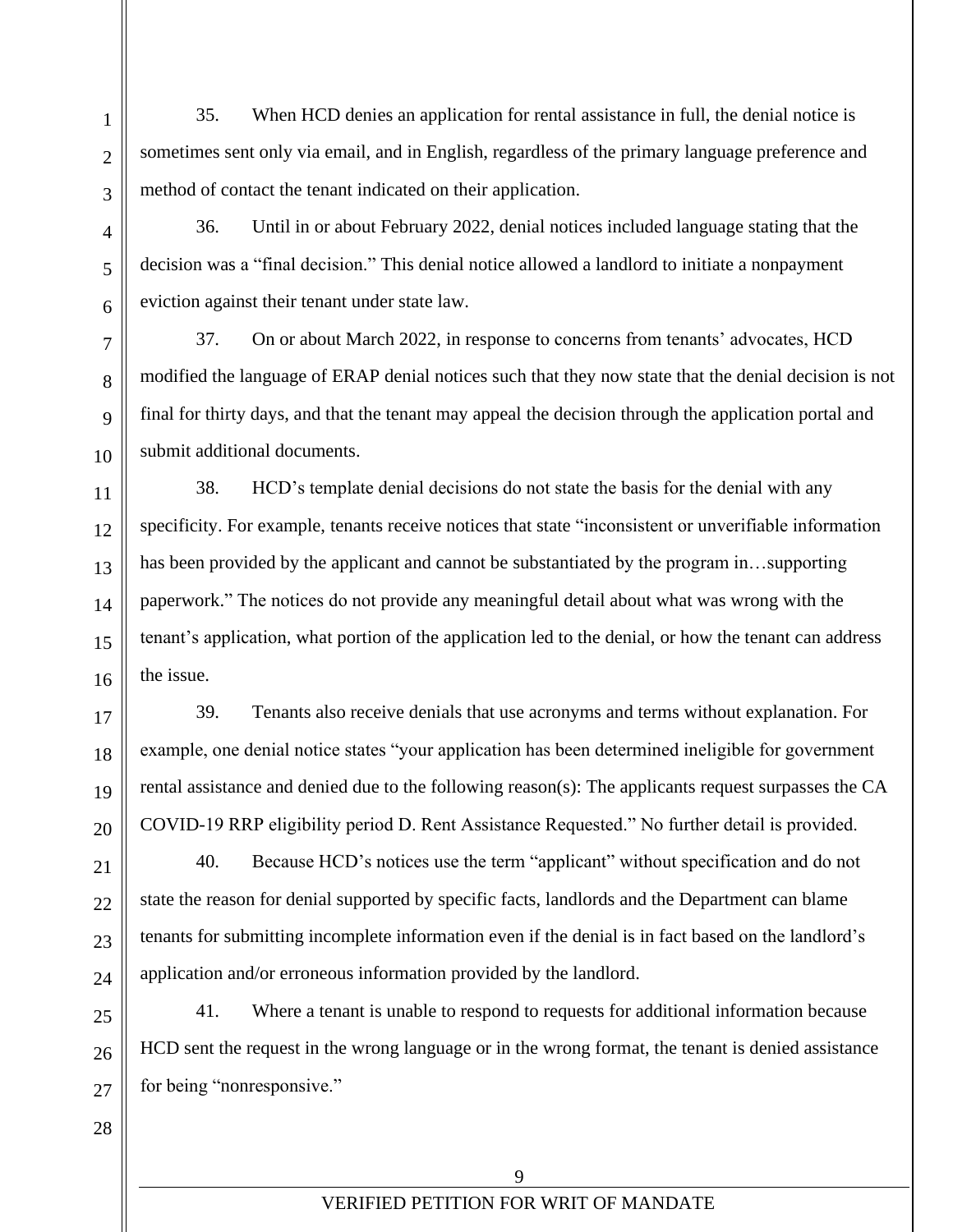42. Tenants may also be designated as "nonresponsive" if their landlord denies any rent is owed. Tenants do not receive any written explanation for the "nonresponsive" designation.

43. Tenants have thirty days from notification of a denial to submit an appeal. There is no publicly available information about who reviews the appeal, nor is this information provided to tenants with their denial.

44. In some cases, tenants are approved for assistance by HCD staff, but receive notice up to six weeks later from a third-party vendor retroactively denying their application.

45. Tenants do not receive notice that their applications may be subject to further review after approval and may be retroactively denied after a rental assistance payment has been made.

46. When a tenant receives a retroactive denial from a third-party vendor, they are instructed to return the rental assistance to the state, even if they have already provided the assistance to their landlord. Applicants are told they can appeal third-party retroactive denials within thirty days of the date of denial, regardless of the date of notice.

47. To appeal a denial of a rental assistance application, tenants are directed to use the appeal form on the HousingisKey.com website. For some tenants, the appeal form does not appear when they access their application. Tenants who seek to initiate an appeal via email or phone have been told that they have exhausted their appeals, even if they have not yet challenged the initial decision.

48. When available, the appeal form on the ERAP website allows the denied applicant to submit documents in support of their appeal, but provides no opportunity for a hearing of any kind. Nor are applicants informed of the specific factual basis for the denial, or provided a mechanism to see the documents or information that HCD considered in denying the application.

49. When HCD denies an ERAP application based on the landlord's submission, the tenant does not receive any opportunity to see the documents provided by the landlord. Nor does the denial notice identify the document on which the decision was based.

50. After submitting documents through the appeal form, the applicant receives no opportunity to state their case before the decisionmaker or orally challenge the Department's

1

 $\overline{2}$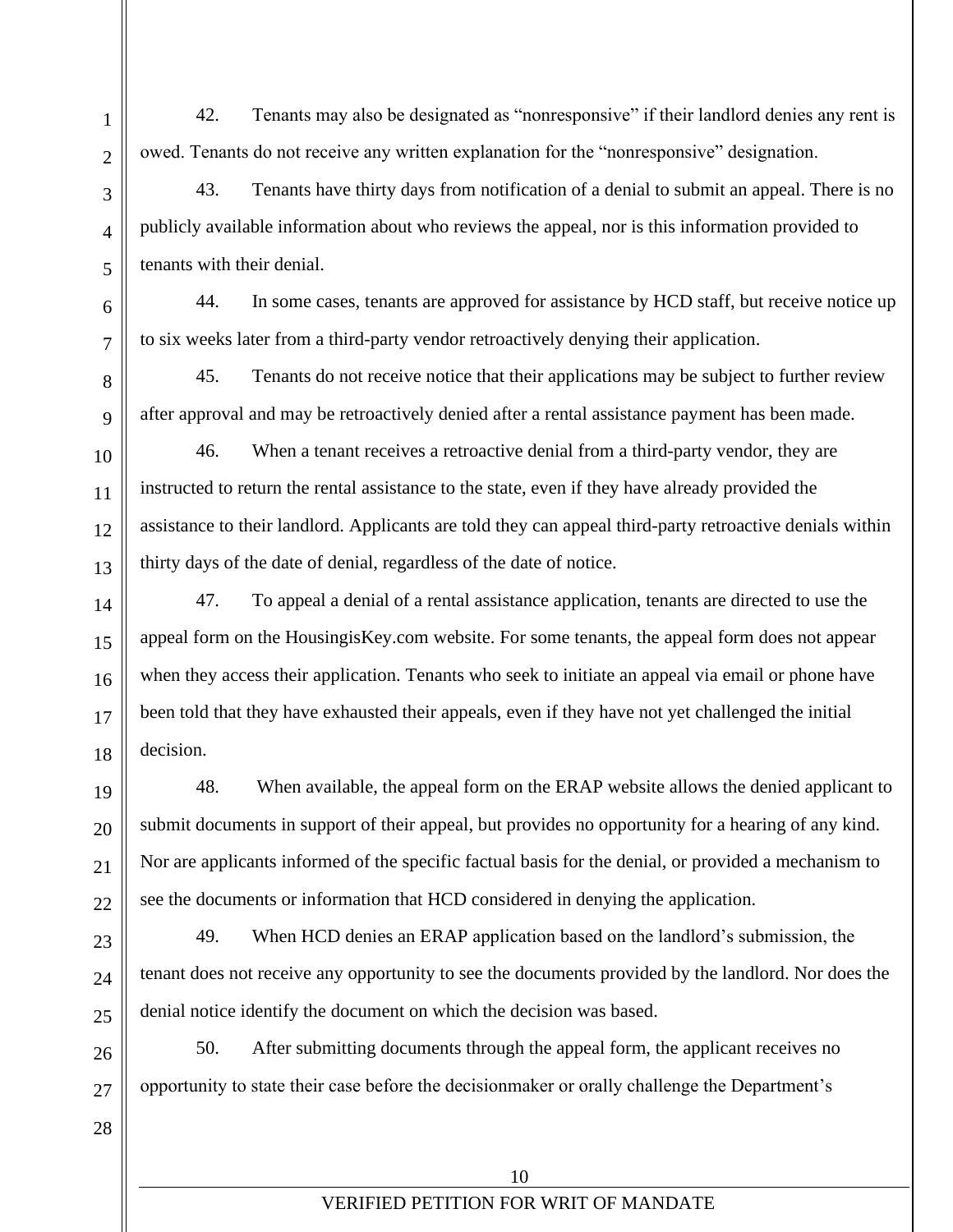decision. Applicants are told to "state the reason(s) you are appealing" in writing on the appeal form, with no indication that this is the only opportunity to present their case.

1

 $\overline{2}$ 

3

4

5

6

7

8

9

10

11

12

13

14

15

16

17

18

19

20

21

22

23

24

 $25$ 

51. Many eligible tenants are erroneously denied rental assistance.

52. The vast majority of tenants seeking rental assistance do not have access to an attorney or advocate to assist them.

53. If the denial is upheld, tenants receive notice via email, regardless of their preferred method of communication. In some cases, HCD does not send notice to both parties and tenants learn of the denial through their landlord.

54. Upon denial of an appeal, HCD does not inform applicants that they may seek review through a petition for an administrative writ of mandate under Code of Civil Procedure section 1094.5. Instead, denial notices state that "all Appeal determinations are FINAL and cannot be contested."

55. Prior to March 2022, HCD issued almost no denial decisions. Since the program closed on March 31, 2022, the number of denials escalated drastically; as of May 25, 2022, more than 139,000 applications were denied, or 25% of total applications submitted.

# **Rental assistance denials severely curtail tenants' procedural rights in eviction proceedings**

56. The eviction protections first included in Senate Bill 91 were extended by Assembly Bill 832, which was signed into law on June 28, 2021. A. B. 832 (2021-2022 Reg. Sess.) (Stats. 2021, Ch. 27). Assembly Bill 2179, signed into law March 31, 2022, further extended these protections through June 30, 2022. A. B. 2179 (Stats. 2021, Ch. 13) (2021-2022 Reg. Sess.).

57. Assembly Bill 832 modified the unlawful detainer process by which landlords can legally evict a tenant for failure to pay rent. The law requires the landlord to attest that the tenant failed to complete a rental assistance application in order to proceed with an eviction action for nonpayment of rent or that a final decision has been made denying the tenant's application. Code of Civ. Proc. § 1179.11(a).

26 27

28

11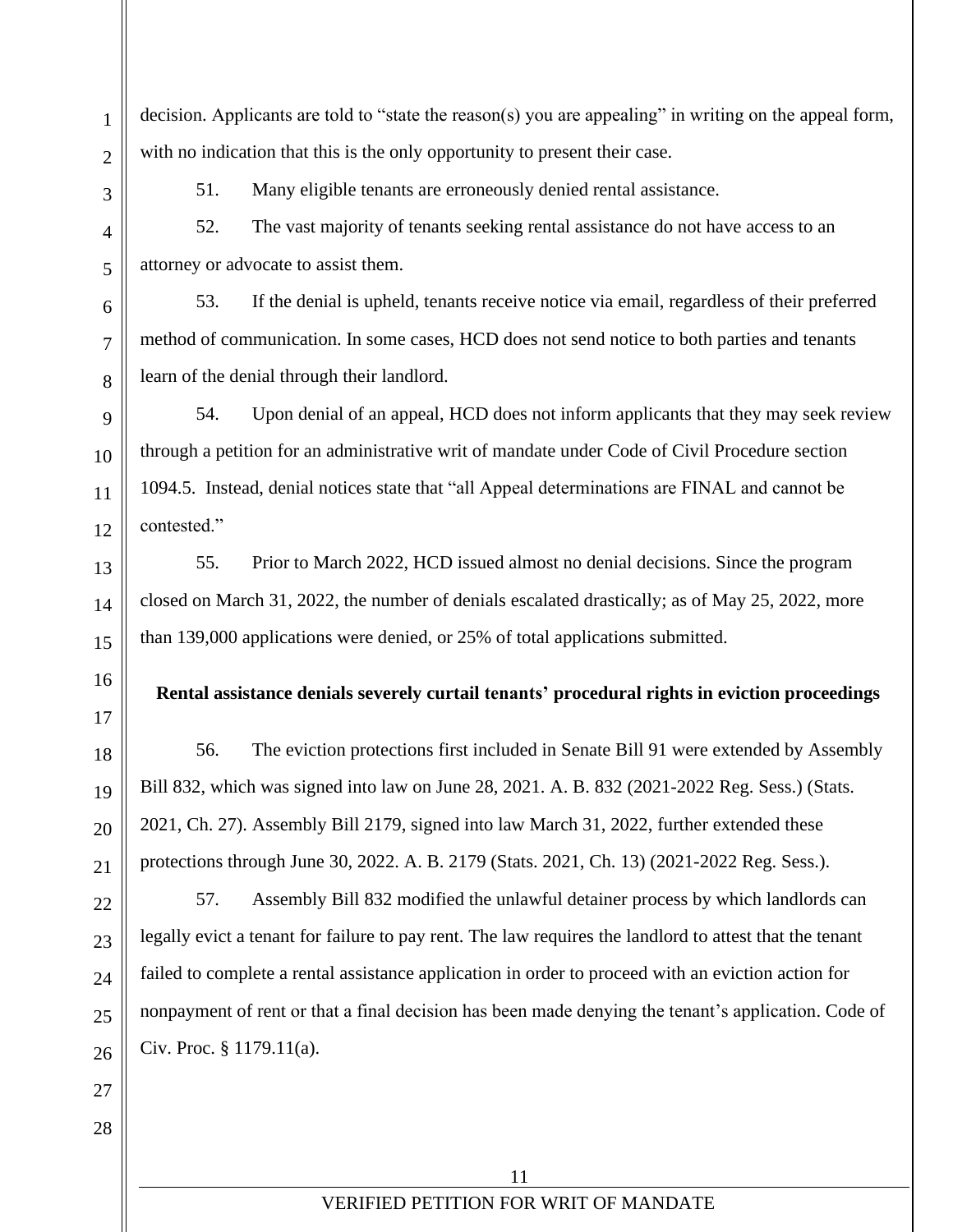58. Even if the tenant applies for rental assistance, once HCD issues a "final decision" denying the application, the landlord is free to initiate eviction proceedings based on nonpayment of the rental debt that would have been covered by ERAP. *Id*.

59. Eviction for nonpayment of rent takes place on an expedited timeline; after expiration of a three-day notice demanding the rent due, the landlord may proceed in unlawful detainer using a

five-day summons. Code of Civ. Proc. §§ 1161, 1167. If the tenant is unable to respond in time, default judgment may be entered on the 6th day with execution of a writ of possession following days later. Code of Civ. Proc. §§ 1167, 1169.

60. Even if the tenant responds in time to the five-day summons, unlawful detainer trials are set within 20 days of a trial setting memorandum, resulting in judgment and physical removal from the property in a matter of weeks. Code of Civ. Proc. § 1170.5(a).

61. If a tenant receives an approval on their rental assistance application, the tenant may seek an emergency order stopping an unlawful detainer judgment from issuing. Code of Civ. Proc. § 1179.13(a).

62. Absent ERAP approval, tenants have no procedural mechanism to stop the eviction once it has started.

17

1

 $\overline{2}$ 

3

4

5

6

7

8

9

10

11

12

13

14

15

16

18

19

20

21

22

23

24

25

26

27

28

# **HCD has failed to provide requested public records related to ERAP denials**

63. On August 13, 2021, Petitioner PolicyLink contacted HCD and requested data regarding the Emergency Rental Assistance Program, including data regarding applications and denials.

64. After efforts to obtain a complete response were unsuccessful, PolicyLink submitted a formal Public Records Act request to HCD on October 7, 2021. After further discussions, the Department began providing data regarding ERAP applications on an ongoing basis. However, to date HCD has not provided any responsive documents that reflect the bases for denials of ERAP.

65. After seeing a dramatic increase in ERAP denials in April 2022, PolicyLink submitted a supplemental Public Records Act request to HCD on April 25, 2022, again requesting data and documents that reference the possible bases for ERAP denials. Specifically, PolicyLink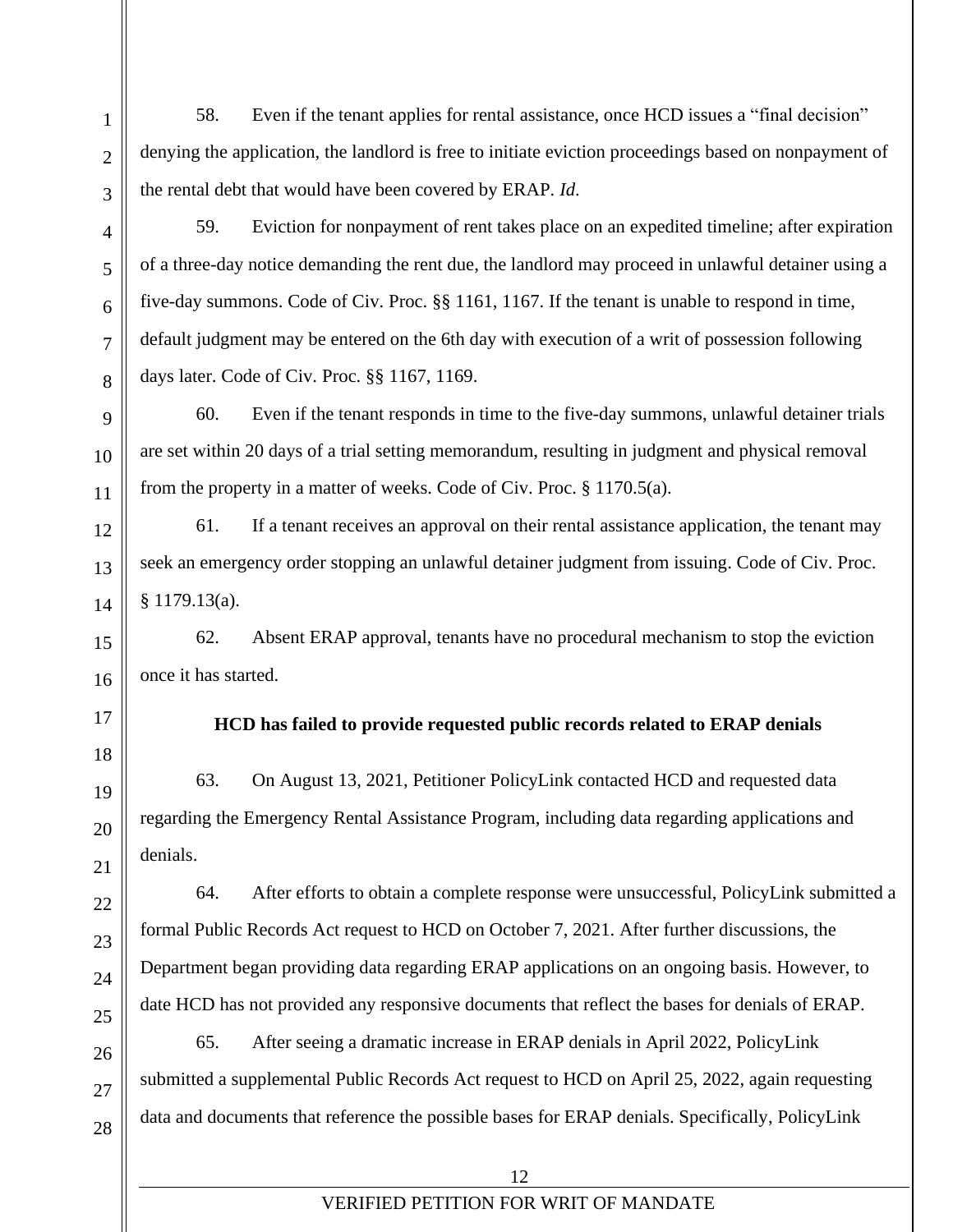requested documents "reflecting a list or description of the possible bases for denying a rental assistance application." PolicyLink also requested data regarding denials, template denial notices and HCD's policies regarding denials. None of the requests sought personally identifying information.

66. To date HCD has provided a total of four documents responsive to the April 25 request, none of them including data on denials. HCD has not produced a template initial denial notice.

67. In response to follow up inquiries about additional responsive documents, HCD staff stated that further documents would be provided on a "rolling basis" every 14 days. HCD did not specify what further documents or type of documents would be produced, provide a date for completing its response, or raise any objection to the request.

### **First Cause of Action**

# **Ordinary Mandamus (Code of Civ. Proc. § 1085): Procedural Due Process Article 1, Section 7 of the California Constitution (ACCE and SAJE vs. All Respondents)**

68. Petitioners reallege and incorporate herein each and every allegation contained in the preceding paragraphs in this Petition.

69. The California Constitution provides that a "person may not be deprived of life, liberty, or property without due process of law." Cal. Const., art. I,  $\S 7(a)$ .

70. Petitioners and their members have a statutory interest in rental assistance.

71. In the context of the rental assistance program, due process requires, at a minimum, adequate notice of the specific basis for denial, opportunity to confront the evidence that HCD used in the denial determination, and a meaningful opportunity to be heard regarding the denial of assistance.

72. By denying tenants rental assistance without providing notice of the specific reason for denial, denying tenants the opportunity to confront the evidence HCD used in making the denial decision, and failing to offer any opportunity for hearing, HCD is violating the Due Process Clause of Article 1, Section 7 of the California Constitution.

1

 $\overline{2}$ 

3

 $\overline{\mathbf{A}}$ 

5

6

7

8

9

10

11

12

13

14

15

16

17

18

19

20

21

22

23

24

25

26

27

28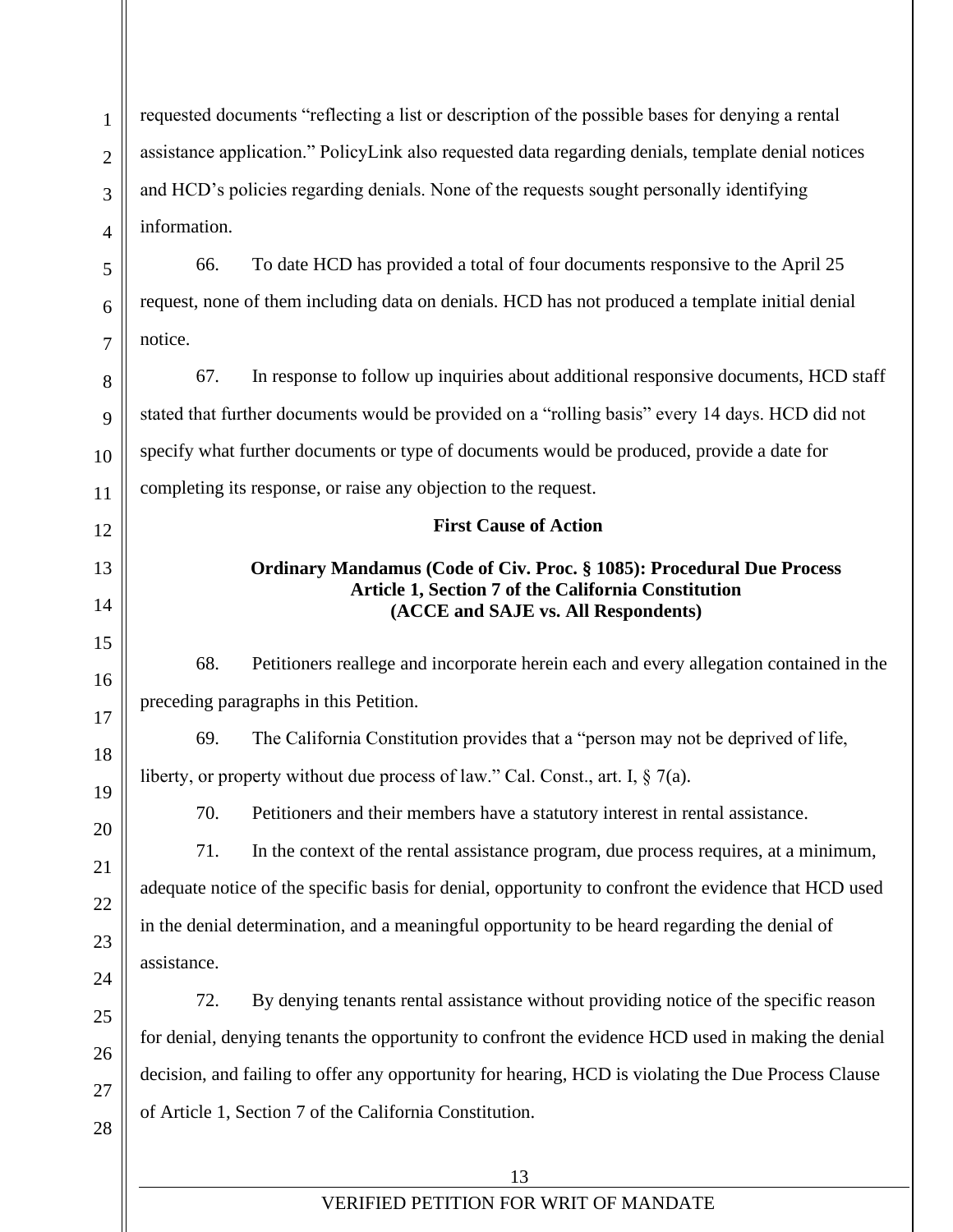1  $\mathcal{L}$ 3 4 5 6 7 73. By retroactively denying tenants rental assistance after having approved the same application, and by notifying such tenants after the appeal window for that denial has passed, HCD is further violating the Due Process Clause of Article 1, Section 7 of the California Constitution. 74. HCD's unlawful policy is causing profound harm to tenants and undermining the entire purpose of the rental assistance program. Once a tenant receives a denial of their ERAP application, the landlord can legally proceed to evict them from their home, even where the tenant is eligible for assistance and ultimately successfully challenges the denial decision.

75. Rental assistance is the difference between tenants maintaining their housing and becoming homeless and saddled with debt. Eligible tenants and landlords can receive tens of thousands of dollars in assistance. Given the interests at stake, it is critical for the application and appeal process to include basic procedural safeguards.

8

9

10

11

12

13

14

15

18

19

23

24

25

26

76. HCD has a clear, present, ministerial duty to comply with the Due Process Clause.

77. Petitioners have a beneficial interest in the performance of HCD's duties.

78. Petitioners also have an interest as citizens in the performance of HCD's public duties.

16 17 79. Despite Petitioners' demand to HCD to reverse its unlawful policy and comply with its constitutional mandate, HCD has refused to comply.

20 80. Unless compelled by this Court to comply with its legal obligations, HCD will continue to deny tenants' rental assistance without providing due process, thereby leading to unnecessary evictions.

21  $22$ 81. Petitioners have no plain, speedy and adequate remedy at law other than that sought herein.

> **Ordinary Mandamus (Code of Civ. Proc. § 1085) Fair Employment and Housing Act (Govt Code § 12955 et seq.) (ACCE and SAJE vs. all Respondents)**

**Second Cause of Action**

27 28 82. Petitioners reallege and incorporate herein each and every allegation contained in the preceding paragraphs in this Petition.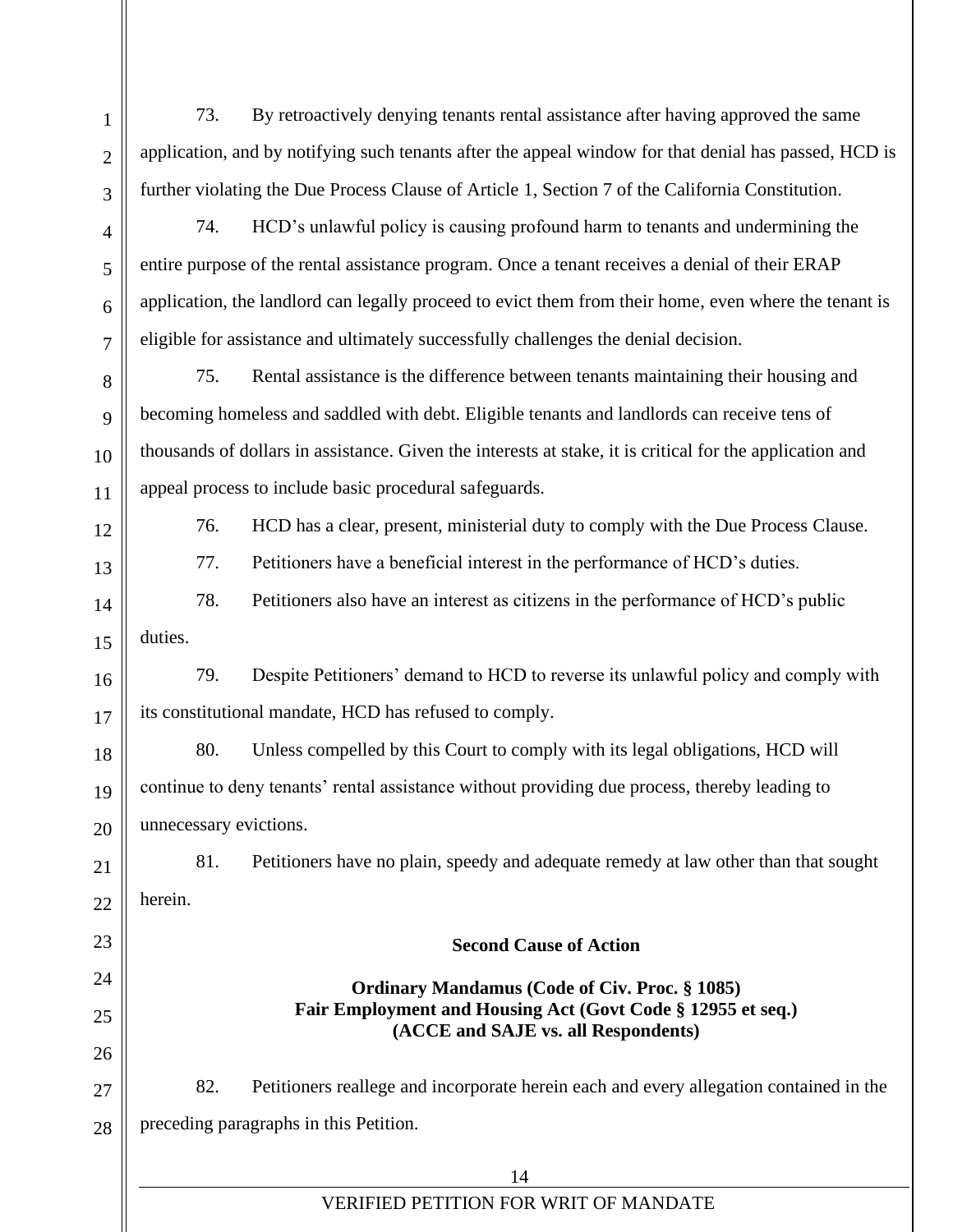83. The Fair Employment and Housing Act makes it unlawful to make unavailable or deny a dwelling based on discrimination because of race, color, or national origin, and to act or fail to act in a way that has the effect of unlawfully discriminating on the basis of race, color, or national origin. Gov. Code §§ 12955, 12955.8(b).

84. The Fair Employment and Housing Act also makes it unlawful for HCD to discriminate through financial assistance practices because of race, color, and national origin. Gov. Code § 12955; 2 CCR § 12100(a).

85. HCD's failure to provide language access in its administration of ERAP has a disparate impact on Latinx and Asian renters because those renters are more likely than others to have Limited English Proficiency.

86. Latinx and Asian tenants with Limited English Proficiency are unfairly denied rental assistance when they are unable to respond to requests for information sent only in English.

87. By unfairly denying rental assistance applications without due process and failing to provide language access, HCD is making financial assistance unavailable in a manner that results in discriminatory effect, establishing terms and conditions of financial assistance in a manner that results in a discriminatory effect, and failing to provide information regarding application requirements, procedures, or standards for the review and approval of financial assistance, in a manner that results in a discriminatory effect based on membership in a protected class. 2 CCR  $§ 12100(a)(1)-(3).$ 

88. By unfairly denying rental assistance applications without due process and failing to provide language access, HCD is acting in a way that has the effect of unlawfully discriminating on the basis of race, color, or national origin. Gov. Code §§ 12955, 12955.8(b).

89. HCD has a clear, present, ministerial duty to comply with the Fair Employment and Housing Act.

1

 $\overline{2}$ 

3

4

5

6

7

8

9

10

11

12

13

14

15

16

17

18

19

20

21

 $22$ 

23

24

25

28

90. Petitioners have a beneficial interest in the performance of HCD's duties.

26  $27$ 91. Petitioners also have an interest as citizens in the performance of HCD's public duties.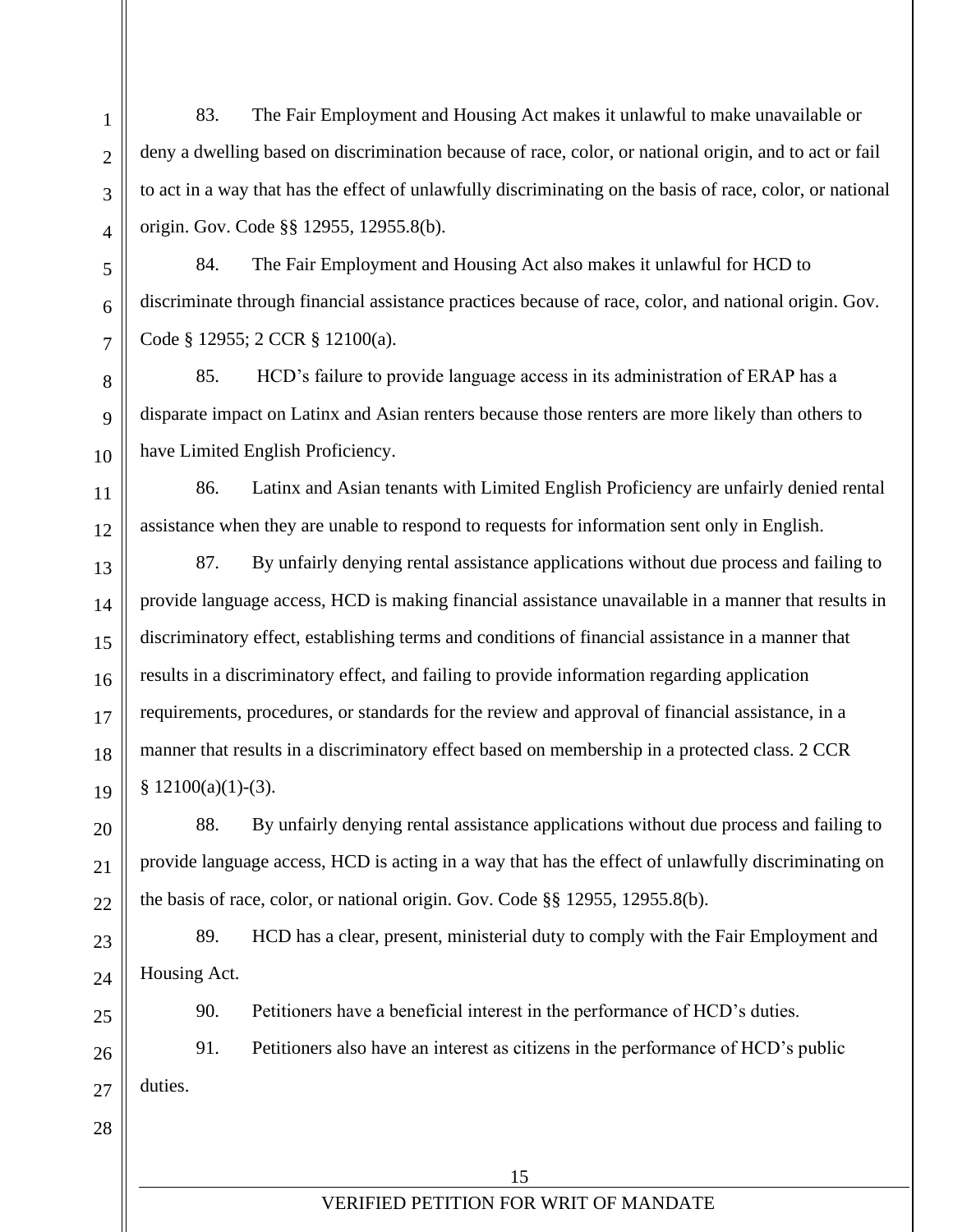| 92.<br>Unless compelled by this Court to comply with its legal obligations, HCD will                                                                                                                                                                                     |  |
|--------------------------------------------------------------------------------------------------------------------------------------------------------------------------------------------------------------------------------------------------------------------------|--|
| continue to deny tenants' rental assistance in a manner that discriminates on the basis of race, color,                                                                                                                                                                  |  |
| or national origin.                                                                                                                                                                                                                                                      |  |
| 93.<br>Despite Petitioners' demand to HCD to reverse its unlawful policy and comply with                                                                                                                                                                                 |  |
| its legal duties, HCD has refused to comply.                                                                                                                                                                                                                             |  |
| 94.<br>Petitioners have no plain, speedy and adequate remedy at law other than that sought                                                                                                                                                                               |  |
| herein.                                                                                                                                                                                                                                                                  |  |
| <b>Third Cause of Action</b>                                                                                                                                                                                                                                             |  |
| <b>Ordinary Mandamus (Code of Civ. Proc. § 1085)</b>                                                                                                                                                                                                                     |  |
| <b>Government Code § 11135</b><br>(ACCE and SAJE vs. all Respondents)                                                                                                                                                                                                    |  |
|                                                                                                                                                                                                                                                                          |  |
| 95.<br>Petitioners reallege and incorporate herein each and every allegation contained in the                                                                                                                                                                            |  |
| preceding paragraphs in this Petition.                                                                                                                                                                                                                                   |  |
| 96.<br>Government Code section 11135 provides that "No person in the State of California                                                                                                                                                                                 |  |
| shall, on the basis of race[or] national origin,  be unlawfully denied full and equal access to the                                                                                                                                                                      |  |
| benefits of, or be unlawfully subjected to discrimination under, any program or activity that is                                                                                                                                                                         |  |
| conducted, operated, or administered by the state or by any state agency."                                                                                                                                                                                               |  |
| This prohibition against discrimination applies to respondent Department of Housing<br>97.                                                                                                                                                                               |  |
| and Community Development as a state agency. Gov. Code § 11135(a).                                                                                                                                                                                                       |  |
| Petitioners and their members are persons protected by the anti-discrimination<br>98.                                                                                                                                                                                    |  |
| provisions based on their racial identification and national origin. <i>Id.</i> ; 2 CCR § 11154(b). <sup>2</sup>                                                                                                                                                         |  |
| Government Code section 11135 prohibits government agencies from affording "a<br>99.                                                                                                                                                                                     |  |
| person the opportunity to participate in or benefit from an aid, benefit or service that is not equal to                                                                                                                                                                 |  |
| that afforded others" on the basis of a protected category.                                                                                                                                                                                                              |  |
| Recipients of funds are also prohibited from utilizing "methods of administration that:<br>100.                                                                                                                                                                          |  |
| State agencies are not "recipients" as defined by Department of Fair Employment and Housing<br>regulations. However, the regulations direct that state agencies should look to the regulations for<br>guidance in administration of their programs. 2 CCR § 11150.<br>16 |  |
|                                                                                                                                                                                                                                                                          |  |

# VERIFIED PETITION FOR WRIT OF MANDATE

 $\mathsf{I}$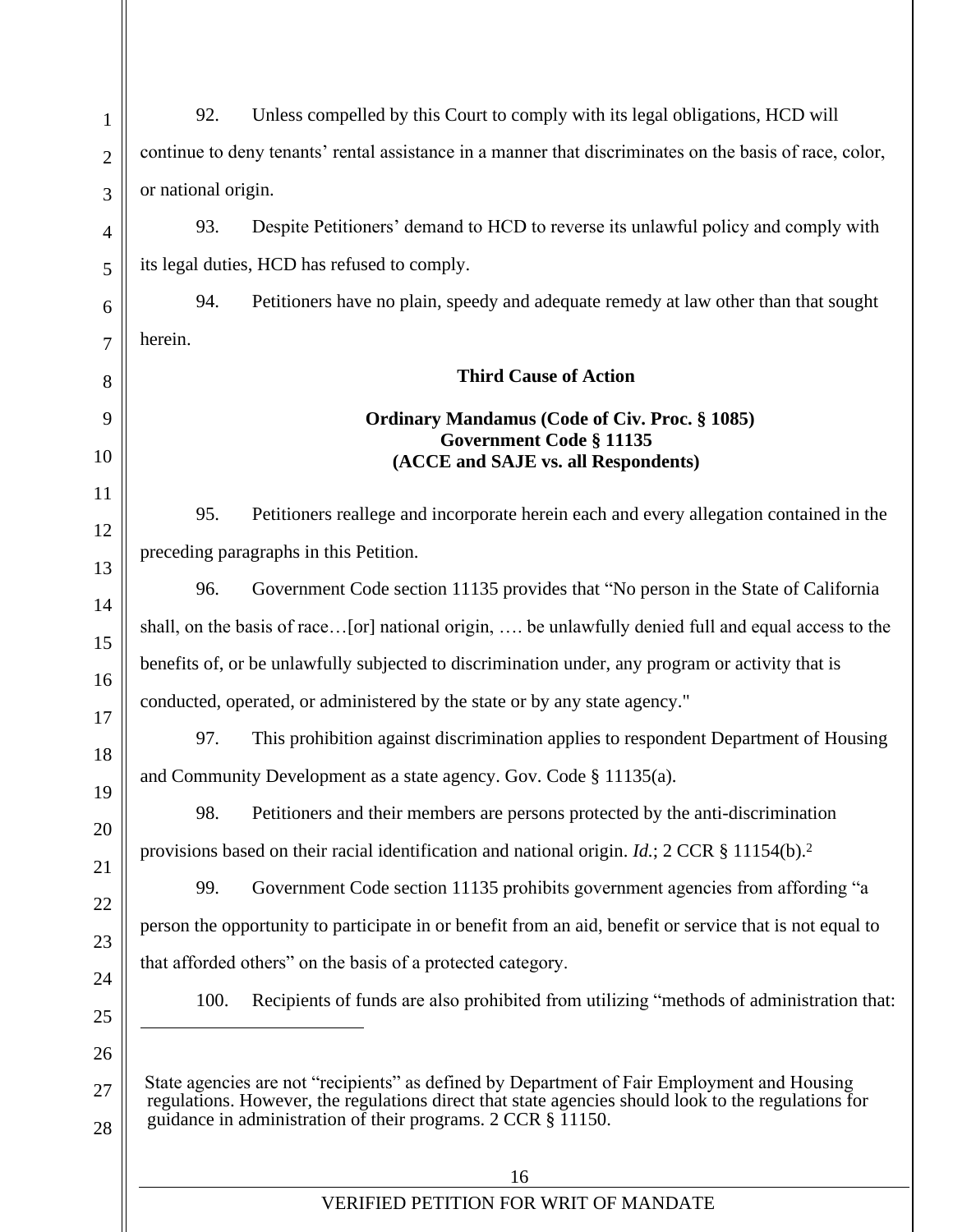(1) have the purpose or effect of subjecting a person to discrimination on the basis of ethnic group identification, or (2) have the purpose or effect of defeating or substantially impairing the accomplishment of the objectives of the recipient's program with respect to a person of a particular ethnic group identification…." 2 CCR § 11154(i).

101. HCD has violated Government Code section 11135 by failing to afford Petitioners and their members full and equal access to ERAP. HCD fails to provide people with limited English proficiency notices and communications in their chosen language, and then denies assistance to eligible tenants when they are unable to respond to requests for information and documents provided only in English.

102. Petitioners are not required to exhaust administrative remedies before seeking equitable relief for HCD's conduct. Gov. Code § 11139.

103. HCD has a clear, present, ministerial duty to comply with Government Code section 11135.

104. Petitioners have a beneficial interest in the performance of HCD's duties.

15 16 105. Petitioners also have an interest as citizens in the performance of HCD's public duties.

17 18 106. Despite Petitioners' demand to HCD to reverse its unlawful policy and comply with its constitutional mandate, HCD has refused to comply.

107. Unless compelled by this Court to comply with its legal obligations, HCD will continue to deny tenants rental assistance thereby leading to unnecessary evictions and violating the law.

108. Petitioners have no plain, speedy and adequate remedy at law other than that sought

22 23 herein.

1

 $\overline{2}$ 

3

4

5

6

7

8

9

10

11

12

13

14

19

20

21

24

25

26

27

28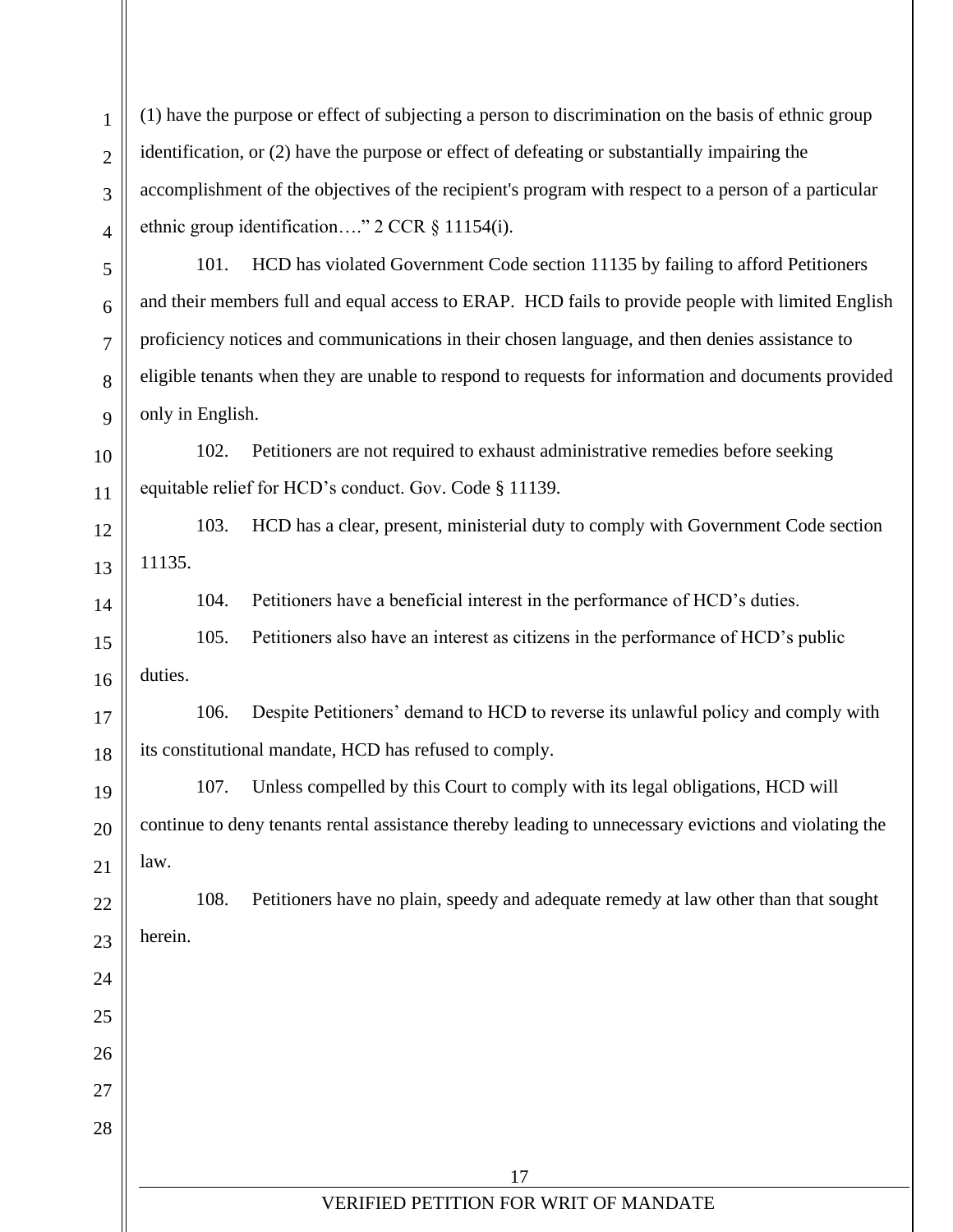**Fourth Cause of Action Ordinary Mandamus (Code of Civ. Proc. § 1085) Duty to Affirmatively Further Fair Housing Government Code § 8889.50 (ACCE and SAJE vs. all Respondents)** 109. Petitioners reallege and incorporate herein each and every allegation contained in the preceding paragraphs in this Petition. 110. HCD is prohibited from taking actions which are materially inconsistent with its obligation to affirmatively further fair housing. Gov. Code § 8899.50 (b)(1). 111. "Affirmatively furthering fair housing means taking meaningful actions that, taken together, address significant disparities in housing needs and in access to opportunity, replacing segregated living patterns with truly integrated and balanced living patterns, transforming racially and ethnically concentrated areas of poverty into areas of opportunity, and fostering and maintaining compliance with civil rights and fair housing laws." Gov. Code  $\S$  8899.50(a)(1). 112. The duty to affirmatively further fair housing applies to the Department and extends to all of its activities and programs relating to housing and community development, including the administration of the Emergency Rental Assistance Program. Gov. Code § 8899.50(b)(1). 113. Structural and institutionalized racism have created disparities in access to wealth and housing opportunity, and as a result, Black households are more likely to be renters, more likely to experience severe rent burden, and more likely to face eviction as compared to white households. 114. As a result of these entrenched, historically rooted racial disparities, Black people are also more likely to need rental assistance in order to avoid eviction and homelessness. 115. These racialized harms are reflected in the ERAP applicant pool; Black tenants were more likely than other tenants to be facing eviction when they applied for rental assistance with the Department. 116. In its 2020 "Analysis of Impediments to Fair Housing Choice" HCD lists action steps to address impediments to fair housing including "[r]eview due process protections, including hearing and grievance procedures, for entities participating in state housing programs. Seek to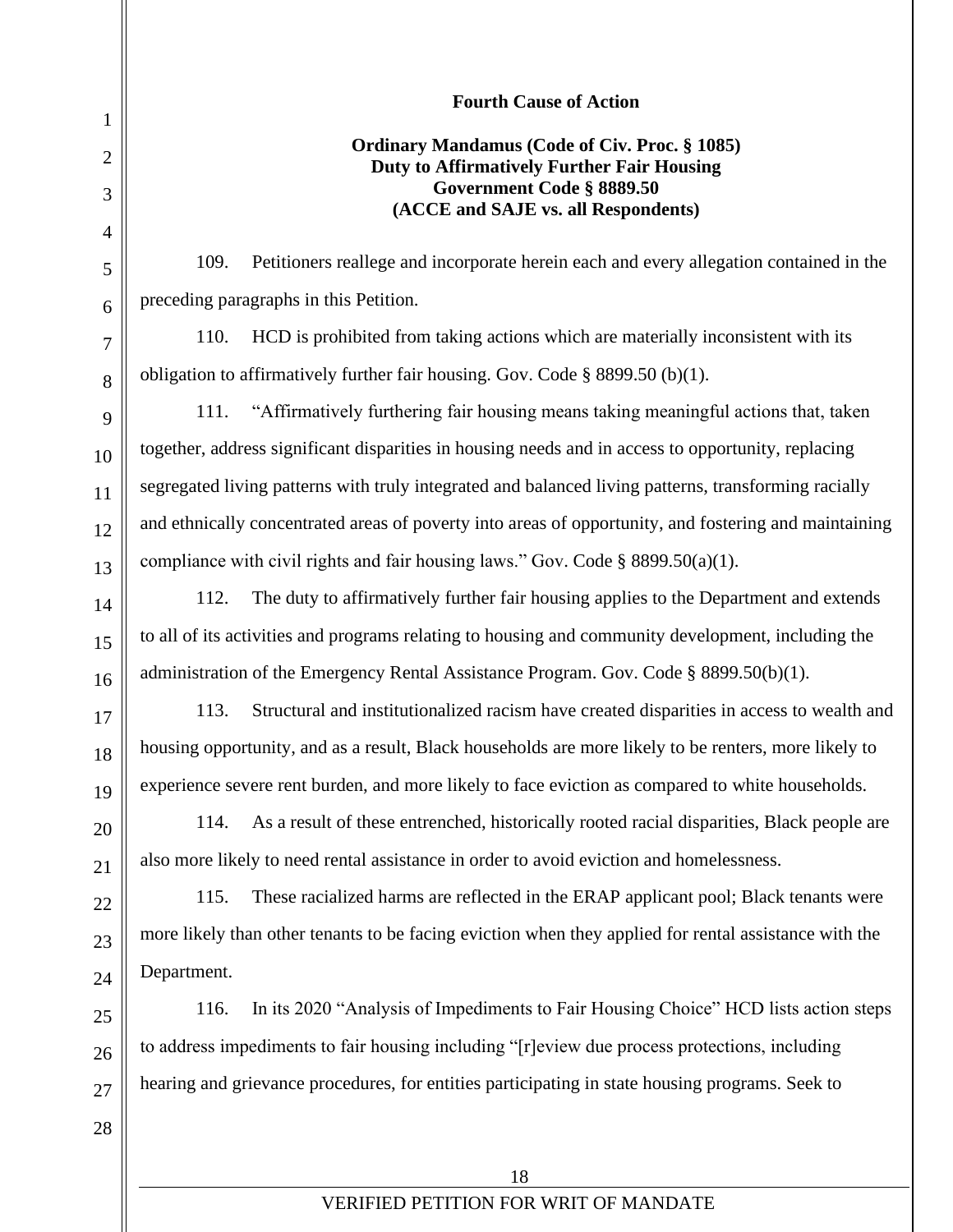1  $\mathfrak{D}$ 3 4 5 6 7 8 9 10 11 12 13 14 15 16 17 18 19 20 21 22 23 24  $25$ 26 27 28 provide due process protections before terminating services or tenancy."<sup>3</sup> 117. The Department's failure to provide due process in the rental assistance program disproportionately harms Black tenants, and exacerbates underlying patterns of segregation, lack of access to housing-related opportunities and overrepresentation of Black people among the homeless. HCD's actions are in direct contravention of its duty to further fair housing and to foster compliance with civil rights and fair housing laws. 118. HCD has a clear, present, ministerial duty to comply with its duty to affirmatively further fair housing. 119. Petitioners have a beneficial interest in the performance of HCD's duties. 120. Unless compelled by this Court to comply with its legal obligations, HCD will continue to deny tenants' rental assistance without providing due process, a harm which disproportionately harms Black tenants and violates the duty to affirmatively further fair housing. 121. Petitioners have no plain, speedy and adequate remedy at law other than that sought herein. **Fifth Cause of Action Writ of Mandate for Violations of the California Public Records Act Gov. Code § 6258 and California Constitution, Article 1, Section 3(b) (PolicyLink vs. All Respondents)** 122. Petitioner realleges and incorporates herein each and every allegation contained in the preceding paragraphs in this Petition. 123. In enacting the California Public Records Act ("CPRA"), the Legislature found that "access to information concerning the conduct of the people's business is a fundamental and necessary right of every person in this state." Gov. Code § 6250. The CPRA expands upon the public's right to records as expressed in Article 1, section 3 of the California Constitution, which provides that "[t]he people have the right of access to information concerning the conduct of the people's business." <sup>3</sup> *Final 2020 Analysis of Impediments to Fair Housing Choice*, Department of Housing and Community Development, June 2020, at p. 428.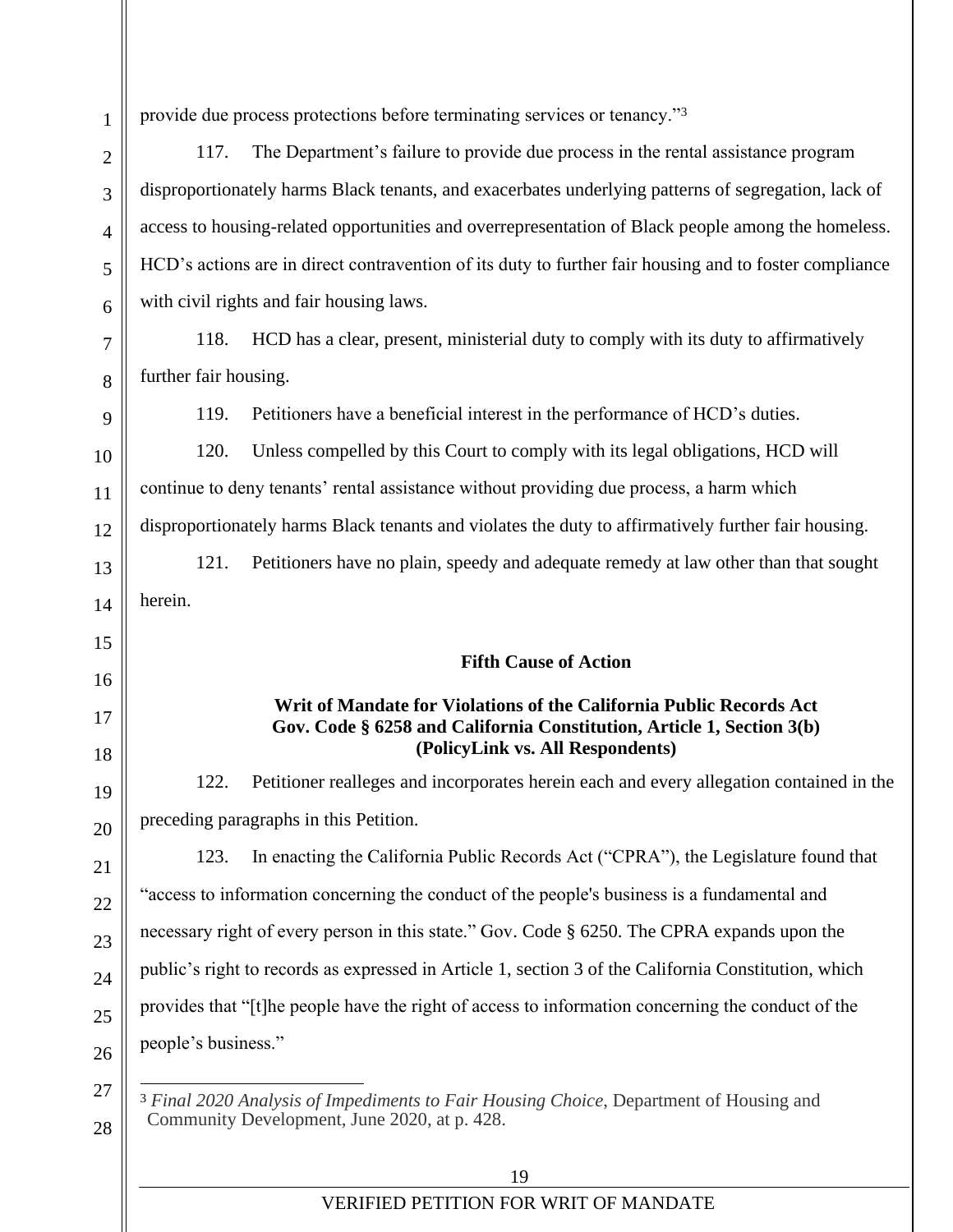1

124. The CPRA broadly defines "public records" to include "any writing containing information relating to the conduct of the public's business prepared, owned, used, or retained by any state or local agency regardless of physical form or characteristics" Gov. Code § 6252.

125. Under the CPRA, all public records not subject to statutory exemptions to disclosure must be made publicly available upon request. Gov. Code § 6253. Responding agencies are required to provide an estimated date and time when records will be made available. Gov. Code § 6253(c).

126. The "CPRA must be broadly construed because its statutory scheme furthers the people's right of access. Exemptions are narrowly construed and the agency opposing disclosure bears the burden of proving an exemption applies." *Ventura County Deputy Sheriffs' Association v. County of Ventura*, 61 Cal.App.5th 585, 592 (2021).

127. Where a government agency refuses to provide disclosable records, "any person" may seek relief in court through a writ of mandate proceeding. Gov. Code § 6258. If a court finds that the official's decision to refuse disclosure is unreasonable, the court "shall" order the official to make the record public. Gov. Code § 6259(b).

128. The records Petitioners seek are public records related to the conduct of the public's business.

129. Respondent HCD has control of and access to records that are responsive to Petitioner's request.

130. HCD has a clear, present, ministerial duty to comply with the California Constitution and the CPRA.

131. Despite Petitioner's diligent efforts to obtain the records, HCD has failed to provide a complete response, forcing Petitioner to retain counsel and file this petition, thereby incurring costs of suit and attorneys' fees.

132. Unless compelled by this Court to produce these records and comply with the CPRA, HCD will continue to refuse to produce the requested records and violate the law.

133. Petitioner has no plain, speedy and adequate remedy at law other than that sought herein.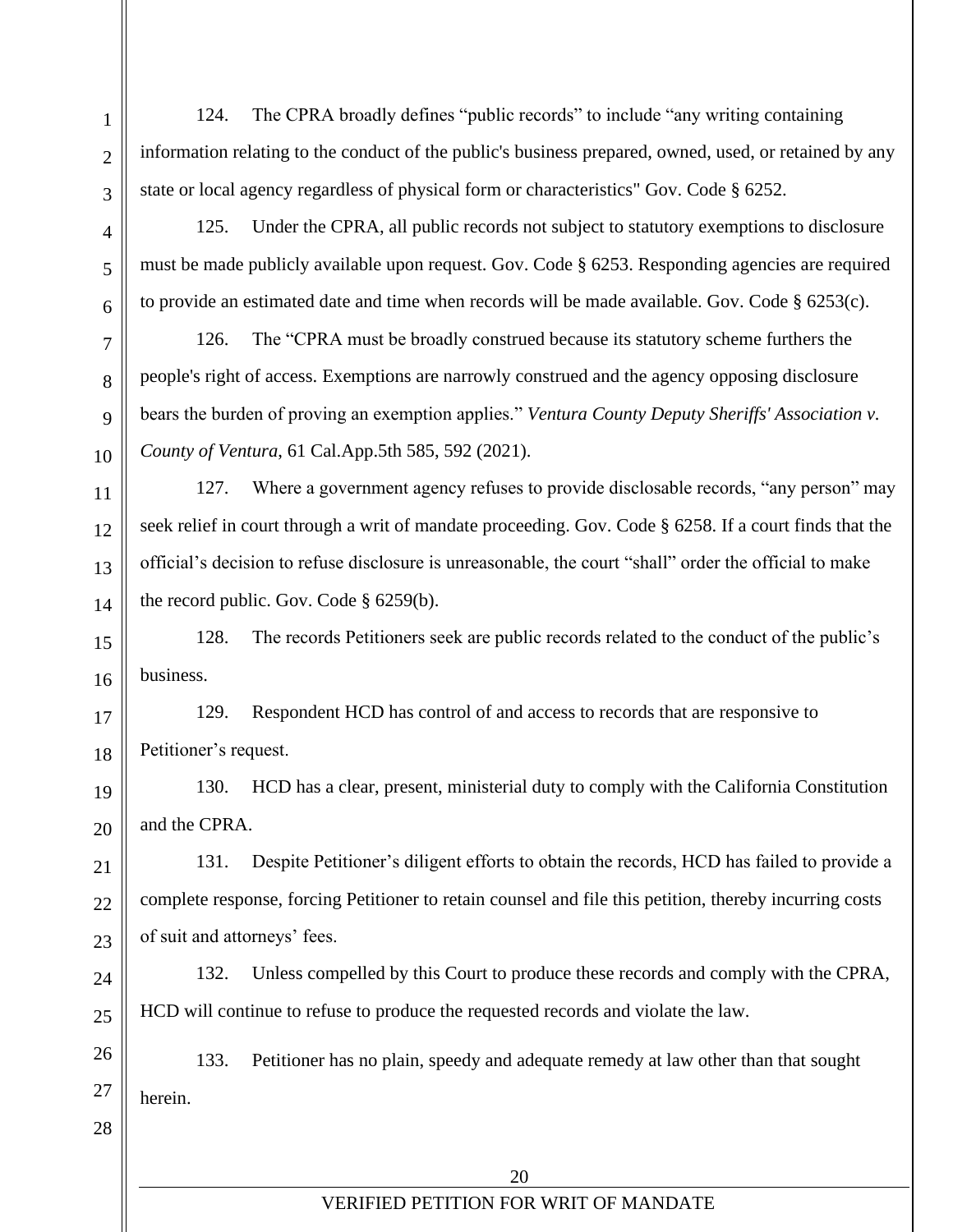### **Injunctive and declaratory relief**

134. Respondents' above-described actions have caused Petitioners and others irreparable injury for which they have no adequate remedy at law because unless this Court grants equitable relief; tenants throughout California will be evicted and lose their homes despite HCD's ability to prevent that harm through payment of rental assistance to eligible tenants.

135. There is an actual and present controversy between Petitioners and Respondents in that Petitioners contend that HCD is violating state and federal law by failing to provide due process and administering ERAP in a way that disproportionately harms tenants on the basis of race, color, and national origin. Respondents contend to the contrary. This controversy is in need of immediate resolution.

## **Prayer for Relief**

Therefore, Petitioners respectfully request that this Court:

1. Issue a peremptory writ of mandate and preliminary and permanent injunctive relief prohibiting Respondents from denying rental assistance to tenants without providing pre-denial notice sufficient to permit tenants to understand the basis for denial and how they can remedy any defects in the application; access to all documents HCD considered in making the initial denial; and an opportunity for tenants to give oral testimony to those officials deciding their appeals.

2. Issue a peremptory writ of mandate and preliminary and permanent injunctive relief prohibiting Respondents from administering the rental assistance program in a way that discriminates against tenants based on race, color, and national origin in violation of Government Code section 11135, Government Code section 8899.50, and the Fair Employment and Housing Act;

3. Issue a peremptory writ of mandate against HCD pursuant to Government Code section 6259, directing HCD to provide Petitioner PolicyLink the requested records within seven days of this Court's order; or in the alternative, issue an order to show cause why the court should not order these public records to be disclosed;

4. Enter an order resolving the issues in dispute between the parties by declaring that HCD has violated the Due Process Clause of the California Constitution, Government Code section

21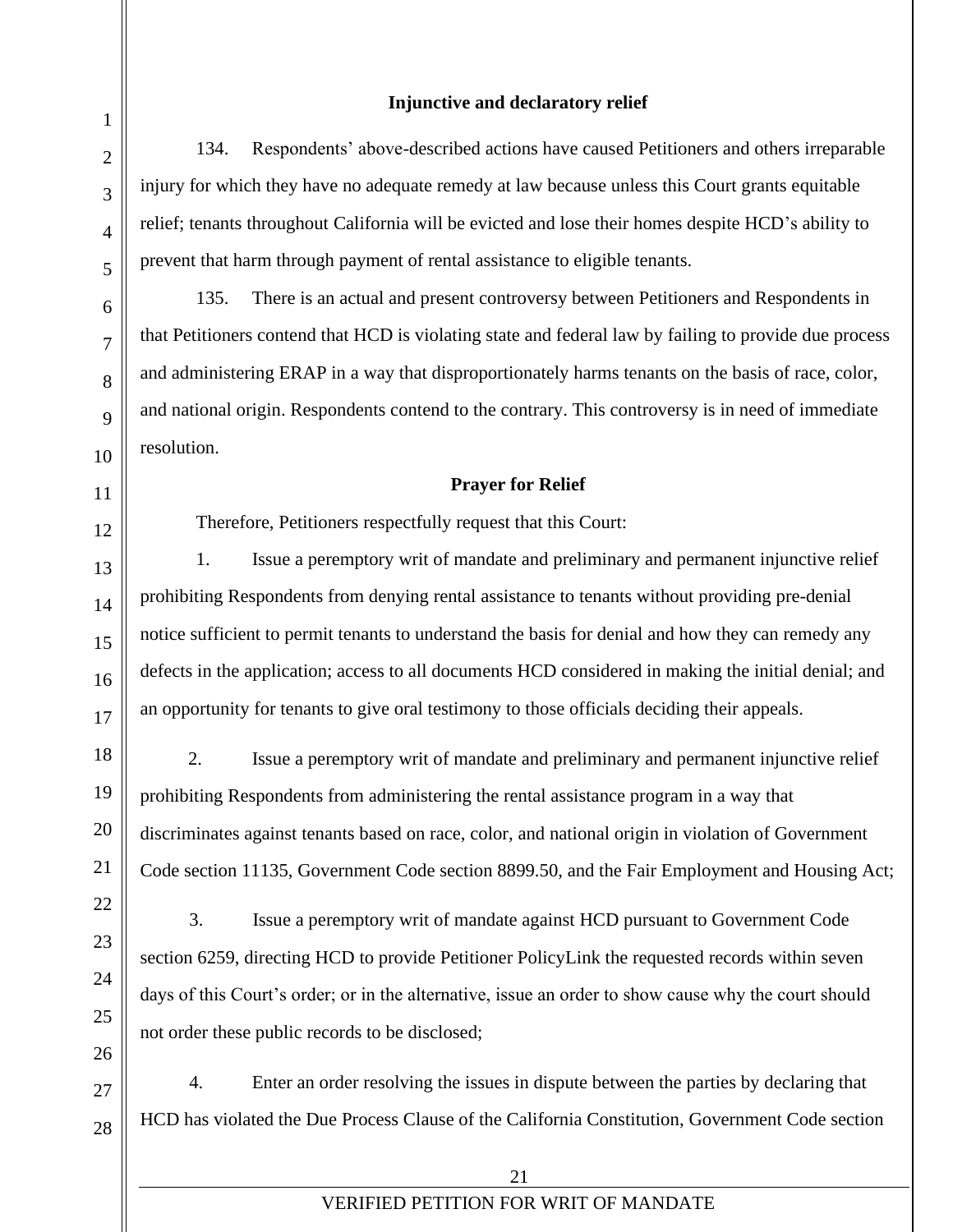|                                |                                                                                                     | 11135, Government Code section 8899.50, the Fair Employment and Housing Act, and the   |  |
|--------------------------------|-----------------------------------------------------------------------------------------------------|----------------------------------------------------------------------------------------|--|
| $\mathbf{1}$<br>$\overline{2}$ | California Public Records Act in its administration of the rental assistance program and refusal to |                                                                                        |  |
| 3                              | provide public records related to the program;                                                      |                                                                                        |  |
| $\overline{4}$                 |                                                                                                     |                                                                                        |  |
| 5                              | 5.                                                                                                  | Award Petitioners their reasonable attorneys' fees and costs incurred in bringing this |  |
| 6                              | action; and,                                                                                        |                                                                                        |  |
| $\tau$                         |                                                                                                     | 6. Award such further relief as the Court deems just and proper.                       |  |
| 8                              | Dated: June 6, 2022                                                                                 | Respectfully submitted,                                                                |  |
| 9                              |                                                                                                     |                                                                                        |  |
| 10                             |                                                                                                     | Madeline Howard                                                                        |  |
| 11                             |                                                                                                     | <b>Attorneys for Petitioners</b>                                                       |  |
| 12                             |                                                                                                     |                                                                                        |  |
| 13                             |                                                                                                     |                                                                                        |  |
| 14                             |                                                                                                     |                                                                                        |  |
| 15                             |                                                                                                     |                                                                                        |  |
| 16                             |                                                                                                     |                                                                                        |  |
| 17                             |                                                                                                     |                                                                                        |  |
| 18                             |                                                                                                     |                                                                                        |  |
| 19                             |                                                                                                     |                                                                                        |  |
| 20                             |                                                                                                     |                                                                                        |  |
| 21                             |                                                                                                     |                                                                                        |  |
| 22                             |                                                                                                     |                                                                                        |  |
| 23                             |                                                                                                     |                                                                                        |  |
| 24                             |                                                                                                     |                                                                                        |  |
| 25                             |                                                                                                     |                                                                                        |  |
| 26                             |                                                                                                     |                                                                                        |  |
| 27<br>28                       |                                                                                                     |                                                                                        |  |
|                                |                                                                                                     |                                                                                        |  |
|                                |                                                                                                     | 22<br>VERIFIED PETITION FOR WRIT OF MANDATE                                            |  |
|                                |                                                                                                     |                                                                                        |  |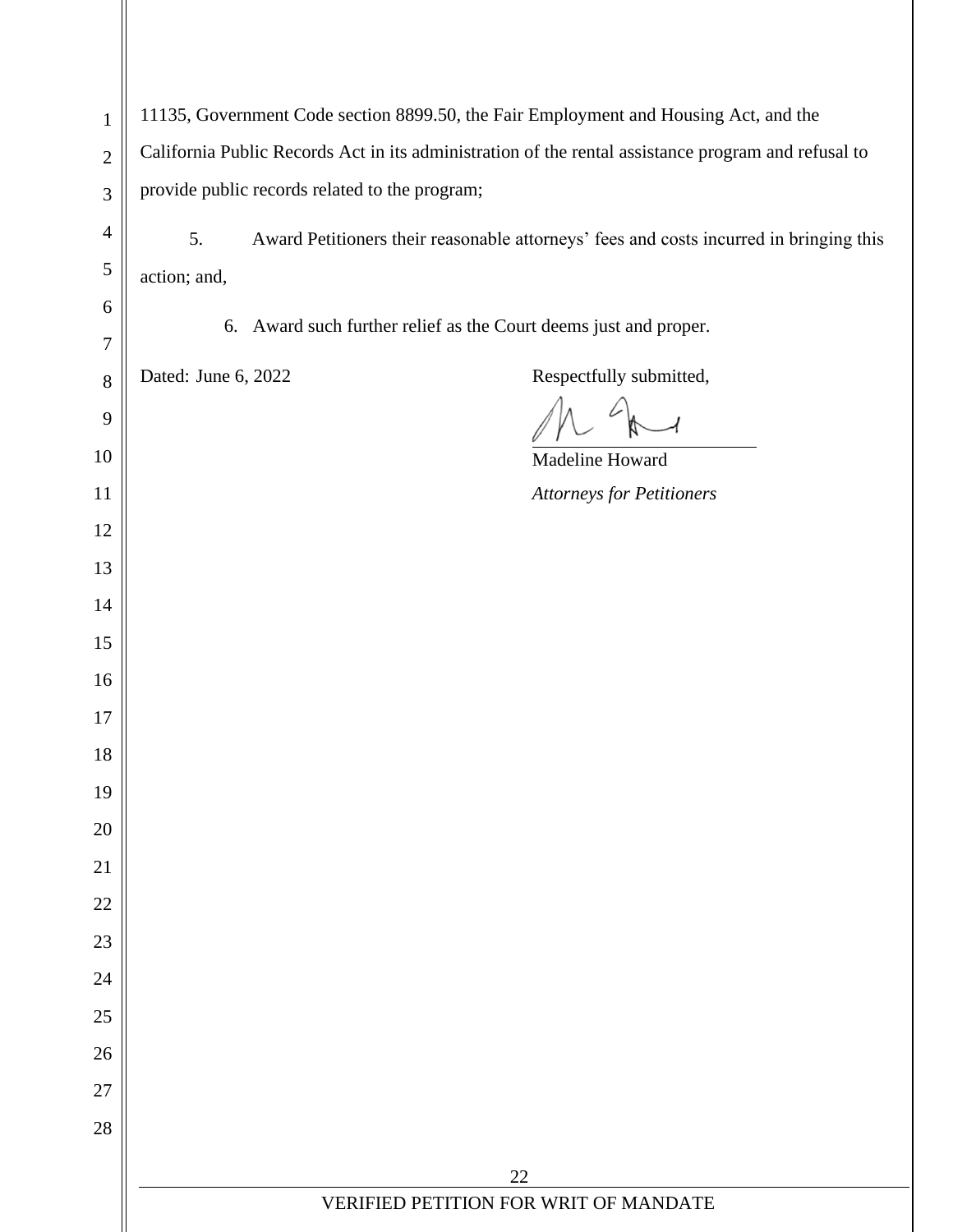$\parallel$ 

| 1              | <b>Verification:</b>                                                                                        |  |  |
|----------------|-------------------------------------------------------------------------------------------------------------|--|--|
| $\overline{2}$ | I, Christina Livingston, declare:                                                                           |  |  |
| $\mathfrak{Z}$ | I am the executive director of ACCE, the petitioner in this action. I am authorized to make                 |  |  |
| $\overline{4}$ | this verification on its behalf. I have read the verified petition for writ of mandate. The facts stated in |  |  |
| $\sqrt{5}$     | the Petition are either true and correct of my own personal knowledge, or I am informed and believe         |  |  |
| 6              | that such facts are true and correct, and on that basis I allege them to be true and correct.               |  |  |
| $\overline{7}$ | This verification was executed on <sup>6/5/2022</sup> , in Los Angeles, California.                         |  |  |
| 8              | I declare under penalty of perjury that the foregoing is true and correct.                                  |  |  |
| 9              |                                                                                                             |  |  |
| 10             |                                                                                                             |  |  |
| 11             | Clinistina Livingston                                                                                       |  |  |
| 12             | Christina Livingston                                                                                        |  |  |
| 13             |                                                                                                             |  |  |
| 14             |                                                                                                             |  |  |
| 15<br>16       |                                                                                                             |  |  |
| 17             |                                                                                                             |  |  |
| 18             |                                                                                                             |  |  |
| 19             |                                                                                                             |  |  |
| 20             |                                                                                                             |  |  |
| 21             |                                                                                                             |  |  |
| 22             |                                                                                                             |  |  |
| 23             |                                                                                                             |  |  |
| 24             |                                                                                                             |  |  |
| 25             |                                                                                                             |  |  |
| 26             |                                                                                                             |  |  |
| 27             |                                                                                                             |  |  |
| 28             |                                                                                                             |  |  |
|                | 23                                                                                                          |  |  |
|                | VERIFIED PETITION FOR WRIT OF MANDATE                                                                       |  |  |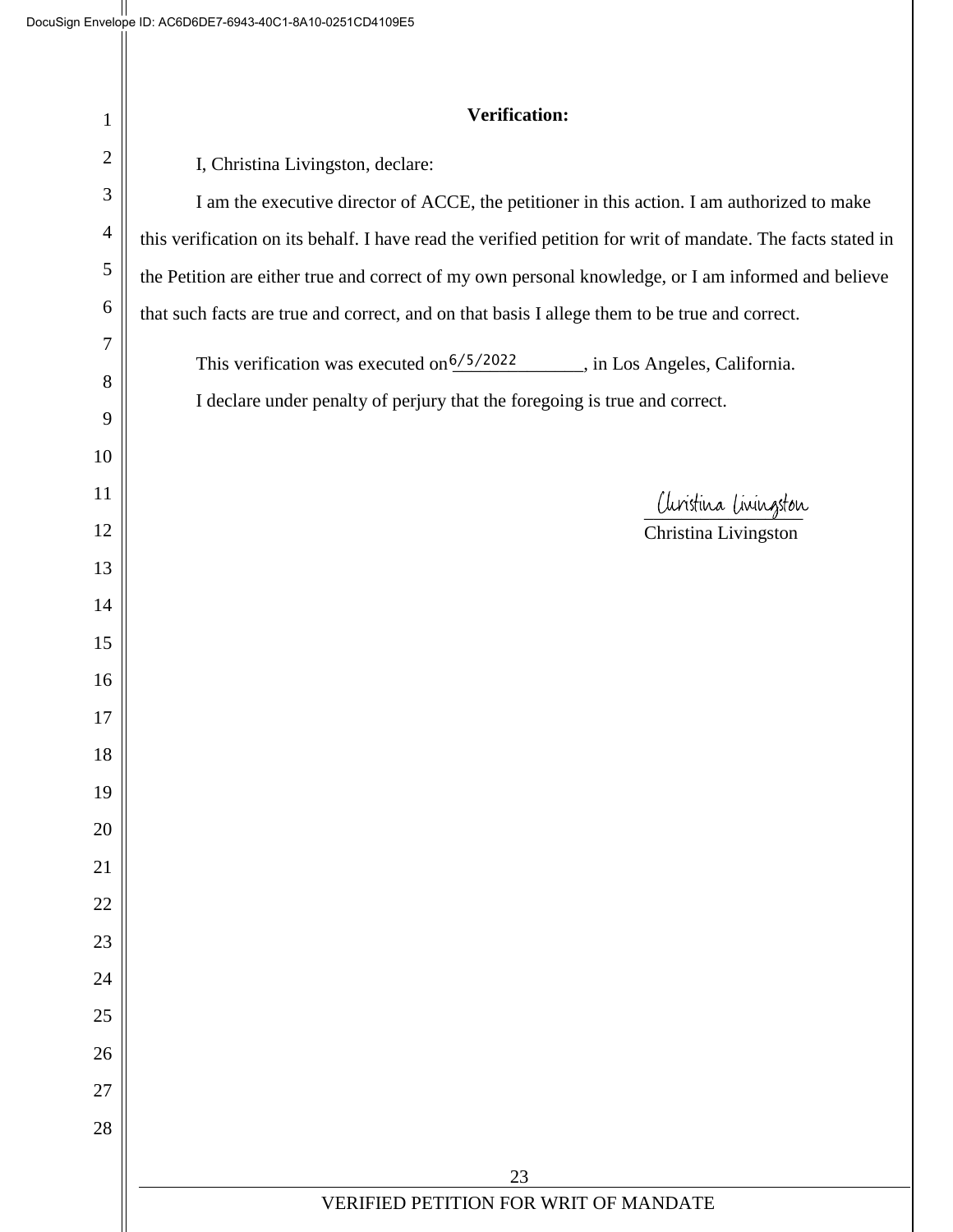$\mathbb I$ 

| 1              | <b>Verification:</b>                                                                                       |  |
|----------------|------------------------------------------------------------------------------------------------------------|--|
| $\overline{2}$ | I, Cynthia Strathmann, declare:                                                                            |  |
| 3              | I am the executive director of SAJE, the petitioner in this action. I am authorized to make this           |  |
| $\overline{4}$ | verification on its behalf. I have read the verified petition for writ of mandate. The facts stated in the |  |
| $\sqrt{5}$     | Petition are either true and correct of my own personal knowledge, or I am informed and believe that       |  |
| 6              | such facts are true and correct, and on that basis I allege them to be true and correct.                   |  |
| $\tau$         | This verification was executed on <sup>6/3/2022</sup> _______, in Los Angeles, California.                 |  |
| 8              | I declare under penalty of perjury that the foregoing is true and correct.                                 |  |
| 9              |                                                                                                            |  |
| 10             |                                                                                                            |  |
| 11             | Cynthia Strathmann<br>Cynthia Strathmann                                                                   |  |
| 12             |                                                                                                            |  |
| 13<br>14       |                                                                                                            |  |
| 15             |                                                                                                            |  |
| 16             |                                                                                                            |  |
| 17             |                                                                                                            |  |
| 18             |                                                                                                            |  |
| 19             |                                                                                                            |  |
| 20             |                                                                                                            |  |
| 21             |                                                                                                            |  |
| 22             |                                                                                                            |  |
| 23             |                                                                                                            |  |
| 24             |                                                                                                            |  |
| 25             |                                                                                                            |  |
| 26             |                                                                                                            |  |
| 27             |                                                                                                            |  |
| 28             |                                                                                                            |  |
|                | 24                                                                                                         |  |
|                | VERIFIED PETITION FOR WRIT OF MANDATE                                                                      |  |